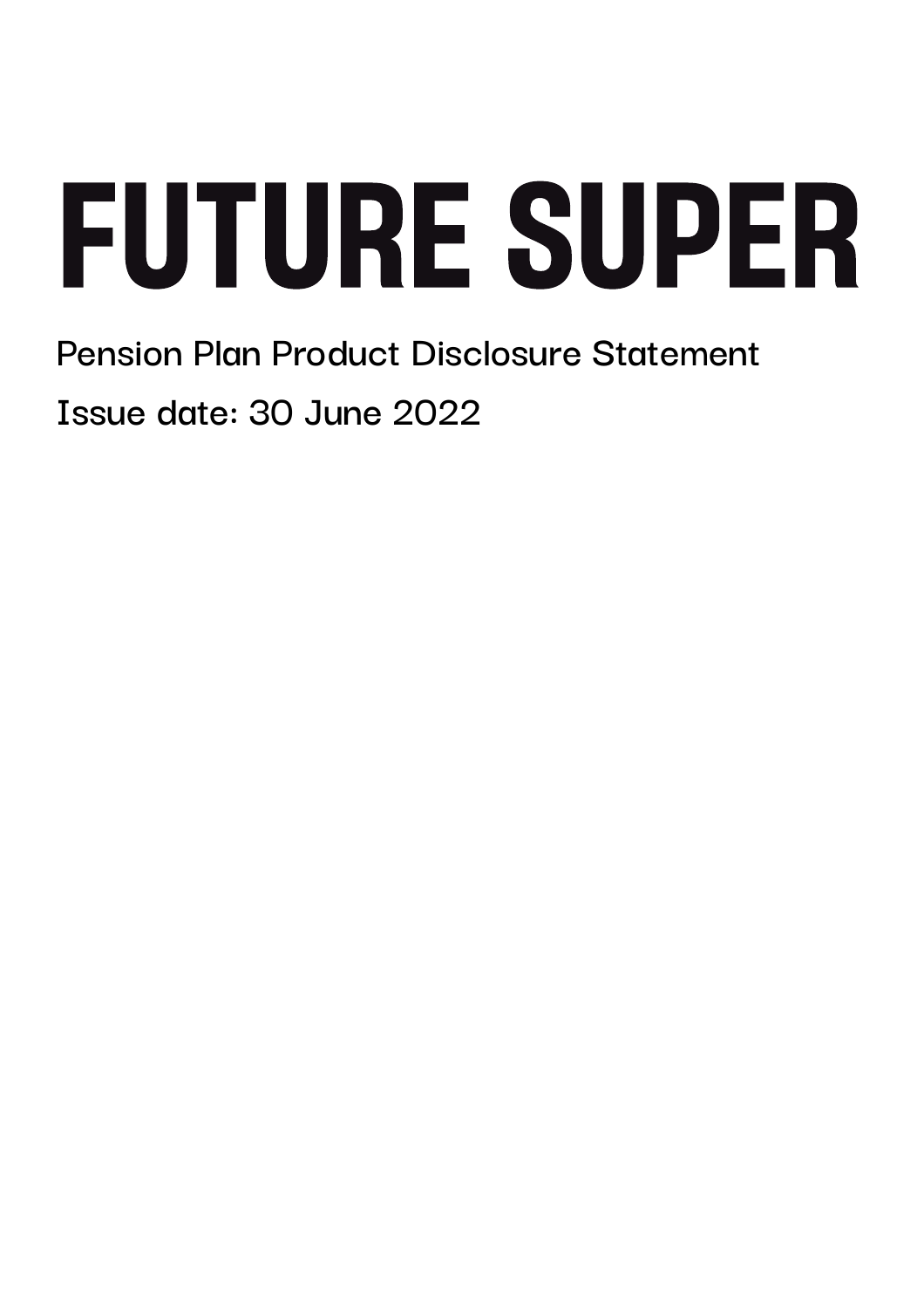| Section 1 - About the Future Super Fund                  | 3  |
|----------------------------------------------------------|----|
| Section 2 - About the Future Super Account Based Pension | 4  |
| Section 3 - Pension Payments                             | 7  |
| Section 4 - Nominating Beneficiaries                     | 8  |
| Section 5 - The Risks of Super                           | 11 |
| Section 6 - How Future Super Invests Your Money          | 15 |
| Section 7 - Fees and Other Costs                         | 19 |
| Section 8 - How Pensions Are Taxed                       | 24 |
| Section 9 - Other Important Information                  | 29 |

#### **Contact Details for Future Super**

| Phone                                 | 1300 658 422                                |  |
|---------------------------------------|---------------------------------------------|--|
| Email                                 | info@futuresuper.com.au                     |  |
| Web                                   | www.futuresuper.com.au                      |  |
| Post                                  | PO Box 1282, Albury, NSW 2640               |  |
| <b>Address</b>                        | Level 3, 2 Bulletin Place, Sydney, NSW 2000 |  |
| Join online at www.futuresuper.com.au |                                             |  |

This Product Disclosure Statement (PDS) is a summary of the significant information which you need to consider before making a decision about the Future Super Pension Plan.

The information in this PDS is general information only and does not take account of your personal financial objectives, situation or needs. You should obtain financial advice that is tailored to your personal circumstances before making a decision about the Future Super Pension Plan.

The information in this PDS is up to date at the time of preparation, however it is subject to change from time to time. The Trustee reserves the right to update information that is not materially adverse at any time. Updated information can be obtained by going to our website at **www.futuresuper.com.au** or calling us on 1300 658 422. You may request an electronic or paper copy of this PDS and any updated information at any time, free of charge.

This PDS can only be used by people receiving it (including electronically) in Australia. Applications for membership of the Future Super Fund from outside Australia will not be accepted.

Interests in Future Super are issued by Diversa Trustees Limited (ABN 49 006 421 638; AFSL 235153; RSE Licence L0000635) ("the Trustee" or "we") as trustee of the Future Super Fund (ABN 45 960 194 277; RSE Registration R1072914) ("the Fund" or "Future Super"), which includes the Future Super Pension Plan. The Fund is administered by OneVue Super Services Pty Limited (ABN 74 006 877 872; AFSL 246883) ("the Administrator").

The founder, promoter and investment manager of the Fund is Future Super Investment Services Pty Ltd (ABN 55 621 040 702; AFS Representative No. 001271441) ("the Promoter" and "the Investment Manager"), which is a Corporate Authorised Representative of Future Superannuation Holdings Pty Ltd (ABN 90 167 800 580; AFSL 482684). The Trustee does not in any way endorse, warrant or accept responsibility for any services provided by the Promoter in its own right or directly to members or prospective members.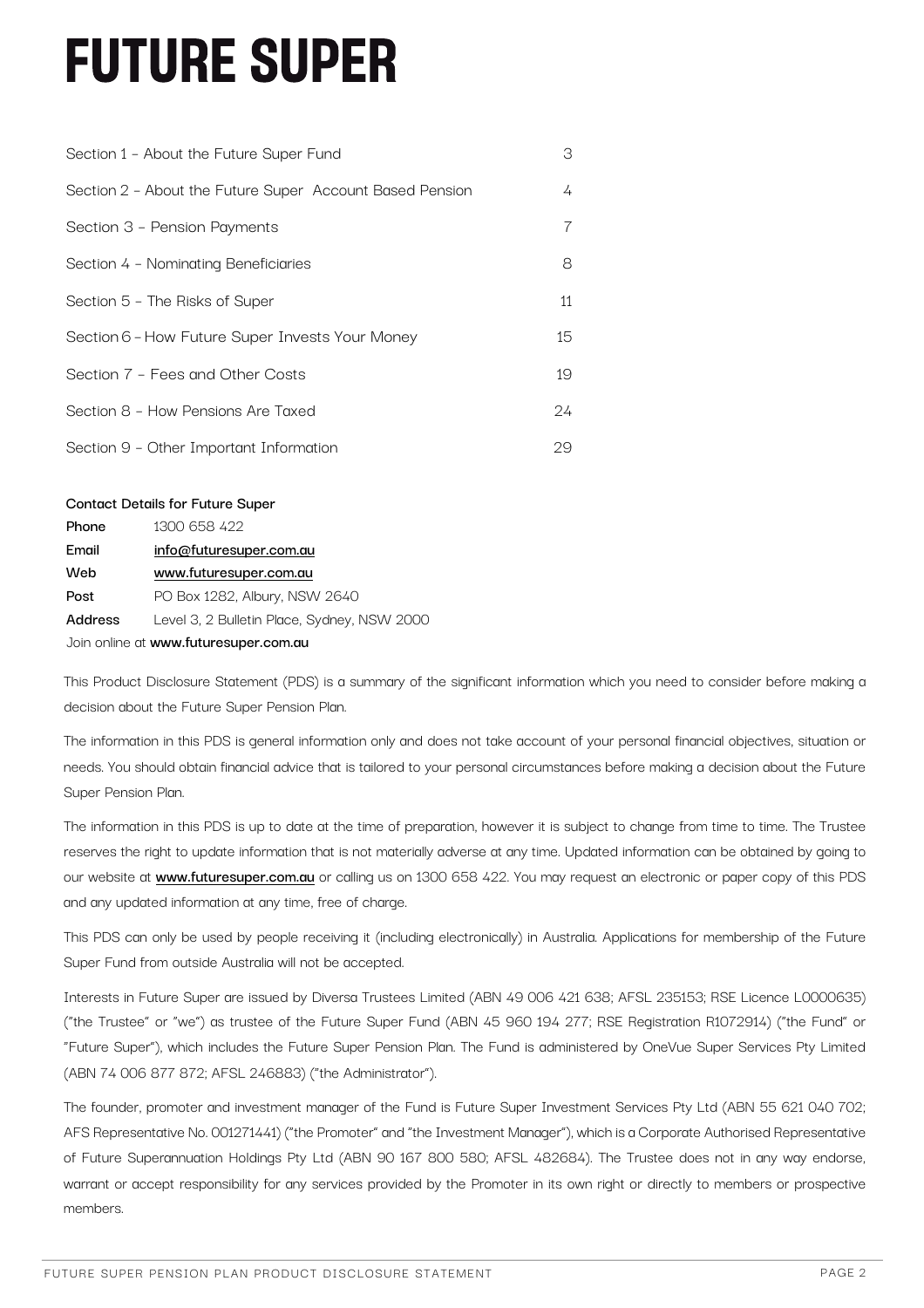## **Section 1 – About the Future Super Fund**

The Trustee's mission is to seek out financially rewarding investments in companies that are working for a better planet. Our investment strategy seeks to provide a competitive financial return for our members while making a positive impact for the environment and our society.

Future Super is Australia's first fossil free super fund. This means that Future Super will not invest in companies or activities which mine, extract, burn or distribute fossil fuels or which provide significant services or finance to fossil fuel projects.

Future Super believes the fossil fuel industry poses too many risks from an environmental, social and financial perspective. We believe that there are great opportunities to invest in companies and activities which are providing climate change solutions and making a positive contribution to the protection of our environment and our society.

## **The Future Super Pension Plan**

With Future Super, you can stay with us throughout your working life and into retirement. Once you have reached your preservation age you can use money in your Future Super accumulation account or another superannuation fund to open a pension account in the Future Super Pension Plan which will provide you with a tax-effective, regular income stream during your retirement, whilst allowing you to continue creating more of the type of world you want to live in.

The key features of the Future Super Pension Plan are:

- **Values aligned**: Your retirement benefits are invested in accordance with the Future Super Values (see above).
- **Flexible payments:** Subject to meeting the age-based minimum payment requirement, you can vary the amount and frequency of your income payments to suit your needs.
- **Fully commutable**: Subject to meeting the age-based minimum pension payment requirement, you can take all or part of your account as a lump sum when it suits you.
- Pay less tax: No tax is payable on pension payments or lump sum withdrawals if you are aged 60 and over, and investment earnings are tax-free.
- **Take care of loved ones:** On death, the amount remaining in your pension account can be paid to your dependants as a lump sum or as a reversionary pension to your spouse.

Your pension account will be wholly invested in the Fund's Balanced Growth pension investment option.

Insurance cover is not available in the Future Super Pension Plan.

**IMPORTANT: The type of pension that may be suitable for you will depend on your personal circumstances. As pensions are complex and give rise to different taxation and social security implications, depending on your personal situation, we recommend that you consult with a licensed or authorised financial adviser.**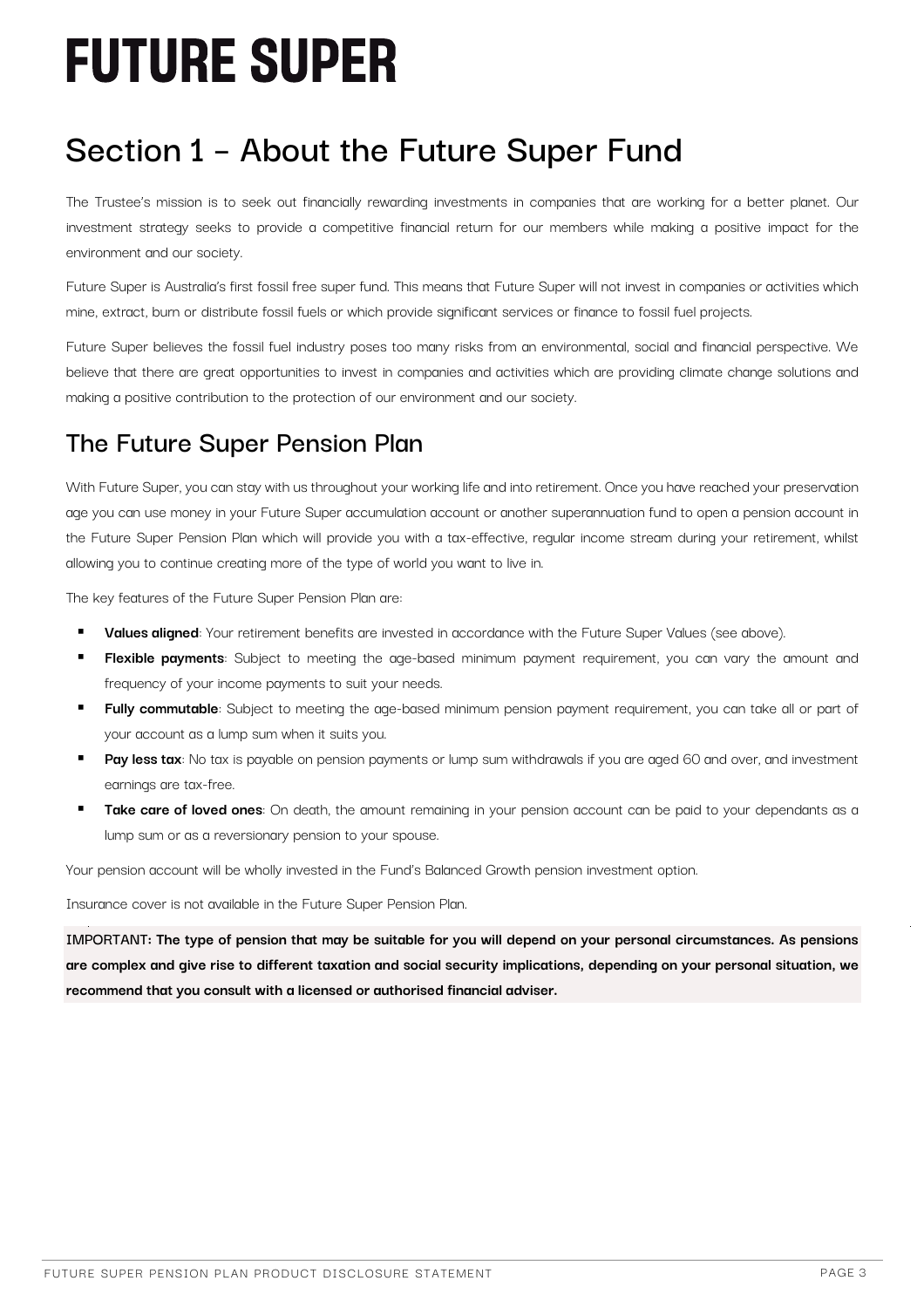## **Section 2 – About the Future Super Pension Plan**

## **Eligibility to Start a Pension**

To be eligible to establish a pension account in the Future Super Pension Plan, you must satisfy a specific "condition of release" which allows you to transfer the content of your super account into a pension account from which you can access your money.

For most people, the relevant condition of release will be that they have reached their preservation age (see below) and have permanently retired from the workforce.

Other conditions of release which may be a relevant reason for starting a pension are:

- You cease an employment arrangement on or after age 60;
- You reach age 65 (whether or not you have retired); or
- You become permanently incapacitated (at any age).

## **Preservation Age**

From 1 July 1999, all contributions made by or for a member, and all investment earnings, have been subject to the preservation rule, which means that until you reach your preservation age (unless another specific condition of release is met), your superannuation benefit cannot be withdrawn from the superannuation system.

Contributions made by or for a member prior to 1 July 1999 may be defined as "restricted non-preserved benefits" or "unrestricted non-preserved benefits". In certain circumstances you may be able to withdraw these benefits earlier. For example, when you change jobs you may be able to withdraw restricted non-preserved benefits.

The different types of benefits that make up your pension account will be identified on your Future Super Annual Pension Member Statement. For more information, see **www.ato.com.au/super**.

If you were born before 1 July 1960, the preservation age is 55 years and increases by one year in accordance with the table below. The maximum age for preservation of benefits is 60.

| Date of Birth               | <b>Benefits Preserved Until You</b><br>Reach the Age Of |
|-----------------------------|---------------------------------------------------------|
| Before 1 July 1960          | 55                                                      |
| 1 July 1960 to 30 June 1961 | 56                                                      |
| 1 July 1961 to 30 June 1962 | 57                                                      |
| 1 July 1962 to 30 June 1963 | 58                                                      |
| 1 July 1963 to 30 June 1964 | 59                                                      |
| 1 July 1964 and after       | 60                                                      |

## **Opening Your Pension Account**

## **Minimum and Maximum Amounts**

You will need a minimum of \$20,000 to start a pension account in the Future Super Pension Plan.

The Government has imposed limits on the amount that can be transferred into retirement phase accounts (known as your 'Transfer Balance Cap'\*), without incurring a penalty. You will need to ensure that the total amount of superannuation transferred to your pension account does not exceed your Transfer Balance Cap. Any amount of super you have above your Transfer Balance Cap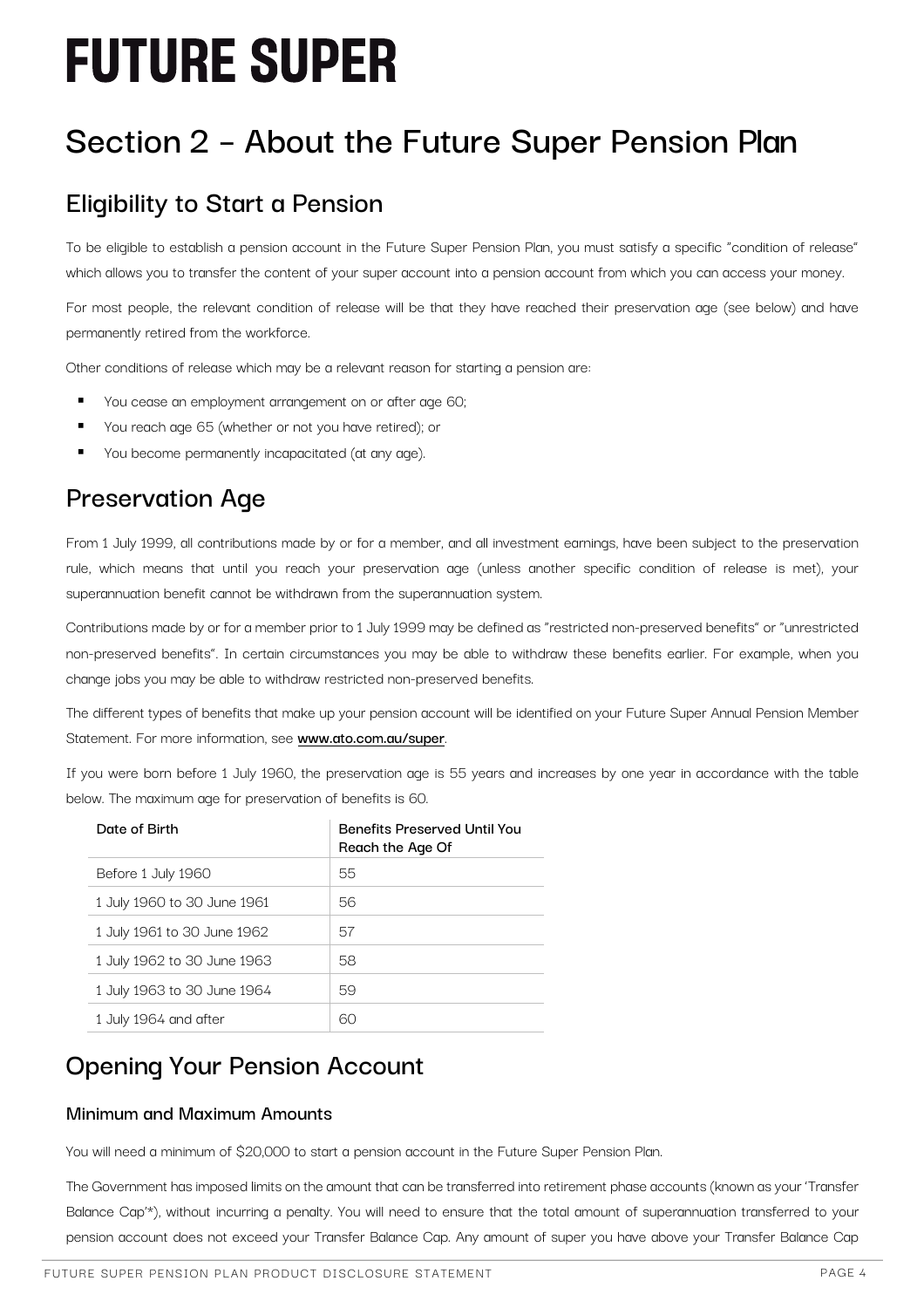can be retained in an accumulation account and/or be taken as a lump sum payment.

\* For the financial year 1 July 2022 to 30 June 2023, the general Transfer Balance Cap is \$1.7 million if you have never transferred superannuation into the retirement phase (e.g., by opening a pension account). In future years the Transfer Balance Cap will be indexed in \$100,000 increments, in line with increases in the Consumer Price Index (rate of inflation). If you have previously started an income stream in the retirement phase, you may have a Transfer Balance Cap between \$1.6 million and \$1.7 million. Your personal Transfer Balance Cap will be calculated by the ATO. You are able to view your personal Transfer Balance Cap in the ATO's online services.

## **Make Up of Your Pension Account**

Your pension account can be made up of all or any of:

- An amount transferred from your existing Future Super accumulation account;
- § An amount transferred from one or more accounts you have with other complying super funds; and/or
- § Any additional amount you contribute at the time your account is opened.

If you currently do not have an accumulation account with Future Super and wish to open a pension account in the Future Super Pension Plan with more than a single transfer in from another superannuation or pension account, we will open a temporary Future Super accumulation account in your name in order to receive these funds. These amounts will be held in cash in your temporary account until all rollovers or amounts intended for the new Future Super Pension Plan account have been received or until 30 days from the day the temporary account was first opened, whichever occurs first.

By submitting a completed Pension Application Form, you are giving your consent to us to allocate any multiple rollovers and contributions to the above-mentioned temporary account prior to the establishment of your pension account in the Future Super Pension Plan. Your funds will only be held in the temporary account for a maximum of 30 days. After 30 days, all amounts in the temporary accumulation account will be rolled across to commence your new pension account. If you do not wish to proceed with commencing with your new pension account, you must transfer these amounts to another complying superannuation fund or otherwise satisfy a condition of release in order to have these funds released to you. The amount paid will be the same amount received by the Trustee. Any interest earnt in the temporary account will be retained in the Fund.

To transfer superannuation benefits from another superannuation fund, complete the relevant sections of the Pension Application Form. Alternatively, a separate rollover form can be downloaded from the Fund's website at www.futuresuper.com.au.

**IMPORTANT: Before closing any other superannuation account that you may have, you should consider what costs you may incur, what benefits you may lose or any other significant implications of closing your account (for example, loss of insurance cover). For advice that takes into account your financial situation, needs or objectives, we recommend you consult with a licensed or authorised financial adviser.**

There are other amounts that may be paid into a superannuation fund for the purpose of commencing a pension, such as certain disablement amounts on settlement of a disability claim (outside of superannuation), proceeds from the sale of a small business, and superannuation sourced from a foreign superannuation fund. Special rules apply to these amounts. If you are going to receive any of these amounts or are considering contributing them into superannuation, we recommend you obtain professional financial advice.

### **Adding to Your Pension Account**

Superannuation law prevents additional money from being added to your pension account once it has commenced.

If, you subsequently identify other accumulated superannuation savings with which you want to start an income stream, there are two options available to you:

- § You can start a separate (additional) pension account in the Future Super Pension Plan; or
- You can 'roll back' your existing pension account into a Future Super accumulation account, transfer the additional savings to that account, and then use the full amount to commence a new pension account in the Future Super Pension Plan.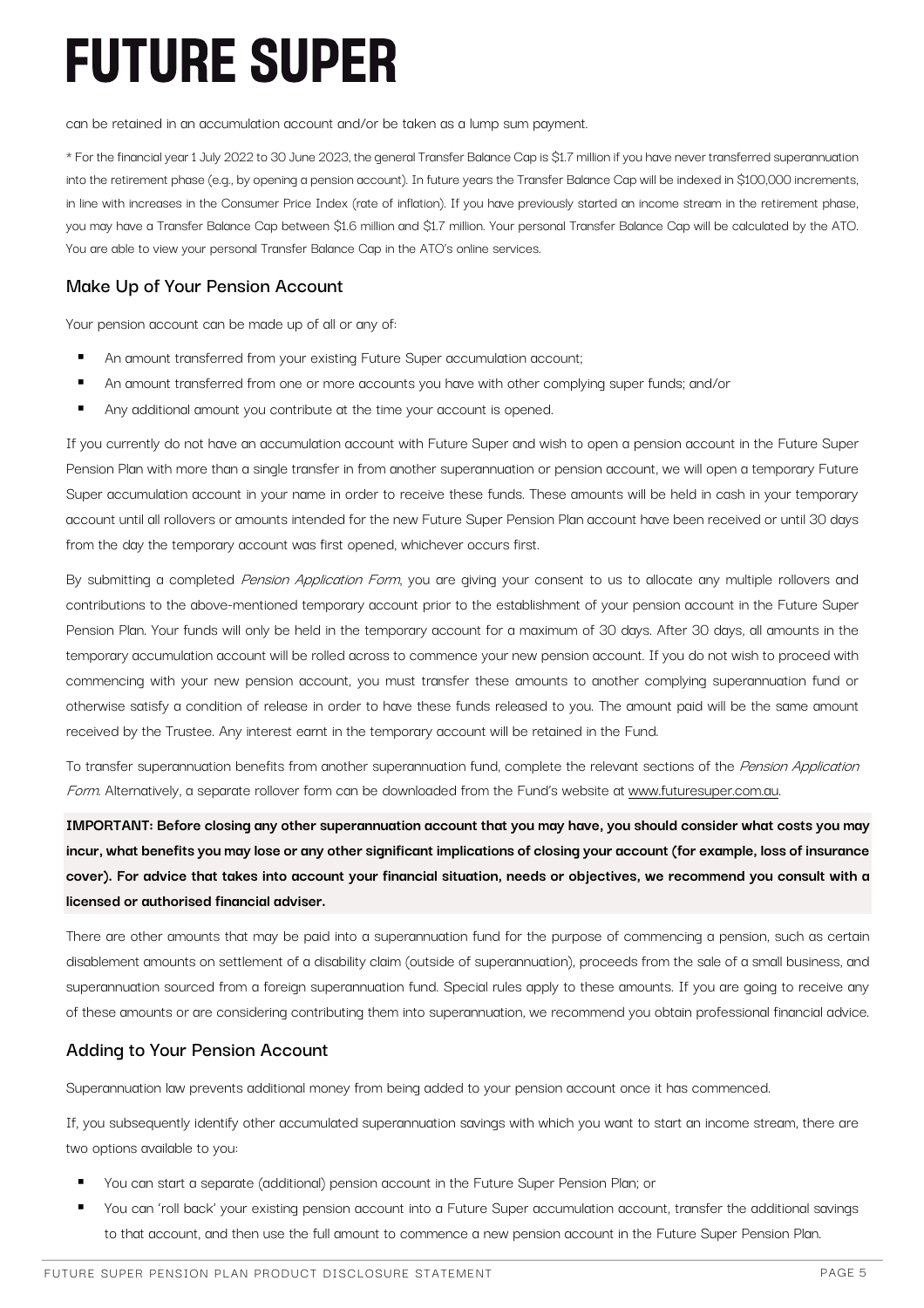You can have more than one pension account in the Future Super Pension Plan if you wish, subject to you continuing to comply with the Transfer Balance Cap (explained above).

### **Complete the Application Form**

To commence a pension account in the Future Super Pension Plan, download the Pension Member Application Form available from the Fund's website at **www.futuresuper.com.au**.

#### **Your Pension Account Balance**

The balance of you pension account will be determined by the amount you have invested, the investment returns your account earns (including any negative returns), the fees deducted, any lump sum withdrawals taken and how much of your account balance has been paid to you.

### **Impact on Social Security Benefits**

The balance of your pension account may affect your ability to access social security benefits. The total value of your pension account is counted as an asset under the Assets Test. For the Income Test, the value of your pension account is included as a financial asset and is subject to deeming rules at the time of assessment.

### **IMPORTANT: As the rules for social security entitlements are complex, we recommend you contact Centrelink on 13 23 00 to ensure you maximise your social security entitlements.**

#### **Lump Sum Withdrawals**

You can withdraw (or commute) all or part of the balance of your pension account at any time. Generally, before a pension account can be commuted, a minimum pro-rata pension payment must be made for that financial year, unless the commutation arises due to the death of the recipient or in other limited circumstances prescribed by superannuation legislation.

#### **Steps in Making a Withdrawal**

You can obtain the current withdrawal value of your pension account by calling the Future Super Member Services Team on 1300 658 422. When you make a partial withdrawal from your pension account, the amount payable must comprise amounts withdrawn proportionately from both the taxable and tax-free components of your pension account. You cannot nominate the amount you will draw down from these components. For more information, see Section 8 - How pensions are taxed.

The Government's Anti-Money Laundering and Counter-Terrorism Financing legislation (AML/CTF legislation) requires you to provide proof of your identity prior to being able to access your superannuation benefits in cash. It's often called the "customer identification and verification" requirements. If you do not comply there may be consequences, for example, a delay in the payment of your benefits.

To request a withdrawal from your pension account, contact the Member Advocacy Team at **info@futuresuper.com.au** or on 1300 658 422.

Withdrawal payments can be made by transfer to your nominated Australian bank, building society or credit union account. This account must be in your name and can include an account you hold jointly. Payments cannot be made in cash, to an international bank account or a third-party account. Once your withdrawal request has been processed, we will send a written confirmation to you. You will generally receive your withdrawal proceeds no later than 30 days after we have received your withdrawal request.

**IMPORTANT: As Trustee, we may suspend or delay the processing of a withdrawal. This may occur in the case of a large withdrawal or payment, or in certain other situations, such as the illiquid nature of some underlying investments which are not able to be converted into cash within a reasonable time.**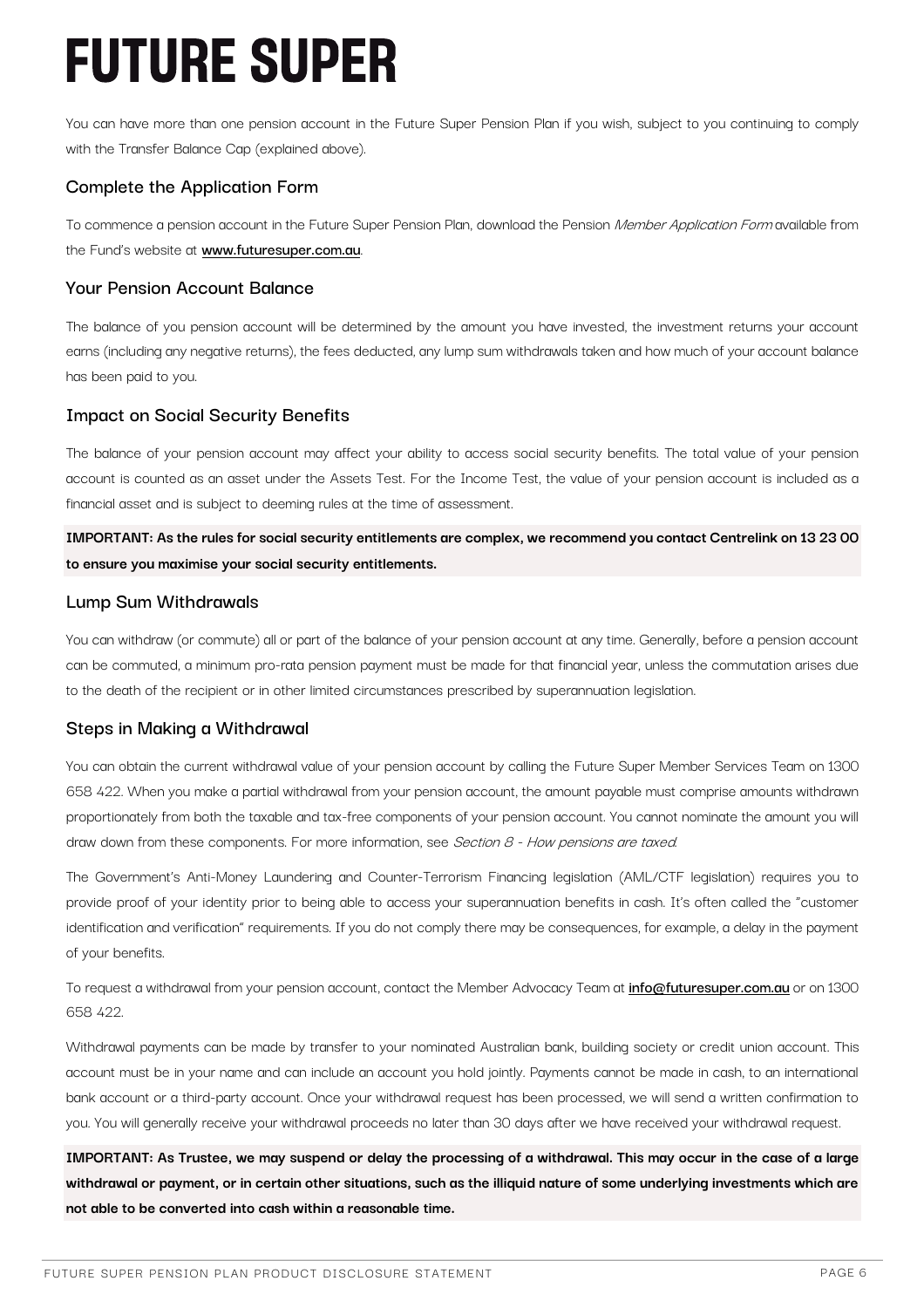## **Closing Your Pension Account**

Pension payments will continue to be paid to you until the balance of your pension account is exhausted. If you decide to leave Future Super, you may transfer your pension account to another complying superannuation fund or take the balance of your account as a lump sum.

## **Section 3 – Pension payments**

You can choose your regular retirement income to be paid from your pension account monthly, quarterly, half-yearly or annually, to your nominated bank, building society or credit union account. Your pension payment will be credited to your account on the 15th of the month (or the next business day if the 15th falls on a weekend or public holiday). You can provide your account details on the Pension Member Application Form. Alternatively, if you want to make changes to your income payments once your pension has commenced, contact the Member Advocacy Team at **info@futuresuper.com.au** or on 1300 658 422.

Pension payments are funded by redeeming units from your pension account (see Section 6 - How Future Super invests your money of this Pension PDS for information on how units work).

You can choose the amount of your regular payments (subject to minimum Government prescribed limits - see below), and you can vary the amount and frequency of these payments at any time to suit your needs. You can also withdraw lump sum payments as your circumstances require.

If you don't specify the amount that you want to receive as a pension payment, the default amount will be the minimum limit prescribed by the Government.

**IMPORTANT: We reserve the right to delay or suspend pension payments, including where unit pricing information is unavailable or unreliable or it would not be in the best interests of members of the Fund.**

## **Pension Payment Limits**

### **Minimum Limits**

The Government sets a minimum pension payment you must receive from your pension account each financial year. At least one payment of the minimal amount must be made in a financial year.

The minimum annual pension payment that you must take each year is a percentage of the balance of your pension account determined according to your age as calculated on commencement of your pension and then as at 1 July in each subsequent year.

You must receive at least one pension payment each financial year. If you commence a pension before 1 June, the pension payment will be a proportion of the required minimum payment for that year. However, if you commence your pension on or after 1 June, no minimum payment is required until the next financial year.

The table below sets out the applicable percentage factor used to calculate the minimum amount payable each year.

**IMPORTANT: The Government has temporarily reduced the calculated minimum annual payment amount by 50% for the 2022/23 financial year. This temporary reduction in the minimal annual payment amount will only be applied to Future Super Pension accounts who opt into the new minimums from 1 July 2022. Please contact us on 1300 658 422 or at info@futuresuper.com.au if you want to apply for the new pension minimum annual payment amount.**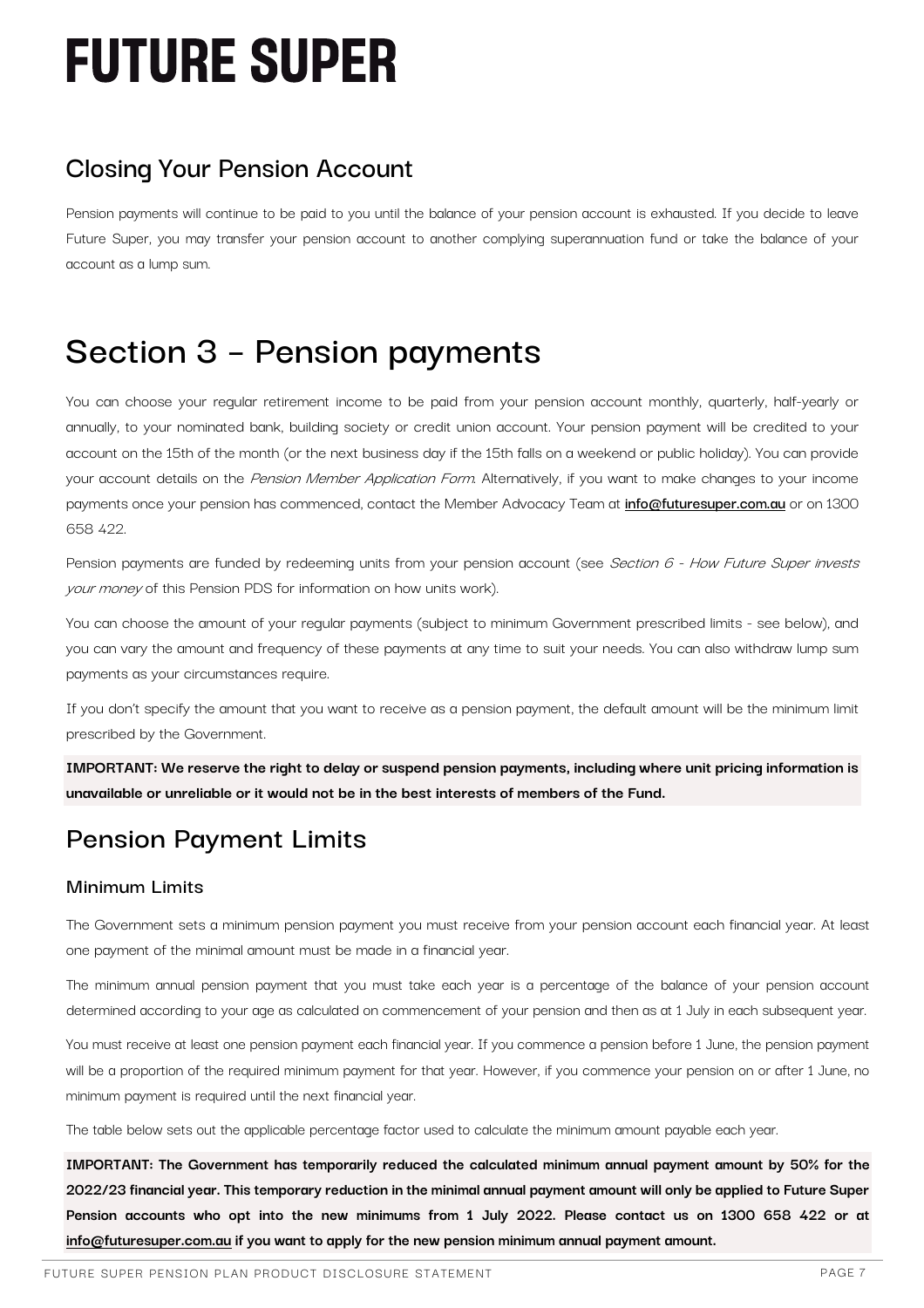### **Superannuation Pension Payment Factors**

| Aqe        | Minimum %<br>Withdrawal | Temporary reduced<br>Minimum % |
|------------|-------------------------|--------------------------------|
| Under 65   | 4%                      | 2%                             |
| 65-74      | 5%                      | 2.5%                           |
| 75-79      | 6%                      | 3%                             |
| 80-84      | 7%                      | 3.5%                           |
| 85-89      | 9%                      | 4.5%                           |
| $90 - 94$  | 11%                     | 5.5%                           |
| 95 or over | 14%                     | 7%                             |

\* These figures may change subject to government rules.

All new pension members who elect the minimum amount will be paid the standard minimum. If you would like to be paid the temporary minimum, please contact us at info@futuresuper.com.au.

#### **Maximum Limit**

There is no maximum payment limit. You can decide the frequency and payment amount, draw down a lump sum, or withdraw the entire account value of your pension account when it suits you.

#### **Pension Term**

Unless you request an alteration, you will continue to receive the same pension payments each year, adjusted to reflect changes to your age and the Government limits. We will inform you of your new minimum limit at the start of each financial year. Your pension payments will continue until the money in your pension account is exhausted.

**IMPORTANT: Your pension may not last for the rest of your life. How long the money lasts will depend on factors including the amount you initially invest, the amount and frequency of your pension payments and any lump sums you withdraw, the investment performance of Future Super (which may be positive or negative) as well as fees and costs.**

#### **Changing Pension Payments**

You can request a change to your pension payment frequency and/or amount (subject to the Government's prescribed limits). You can also change the account you nominate to receive your pension payments at any time. Contact the Member Advocacy Team at **info@futuresuper.com.au** or by calling us on 1300 658 422.

If we receive your request at least five business days before the next scheduled pension payment date, we can make the change for the next payment. Otherwise, the change requested will be effective from the following pension payment date.

## **Section 4 – Nominating beneficiaries**

In the event of your death, the remaining balance of your pension account will generally be paid to your nominated beneficiaries. How it will be paid, and which beneficiaries it will be paid to, may be determined by you in one of two ways:

- You may nominate a Reversionary Pension Beneficiary to continue to receive a regular payment from your pension account; or
- You may nominate one or more dependants to receive a lump sum from your pension account.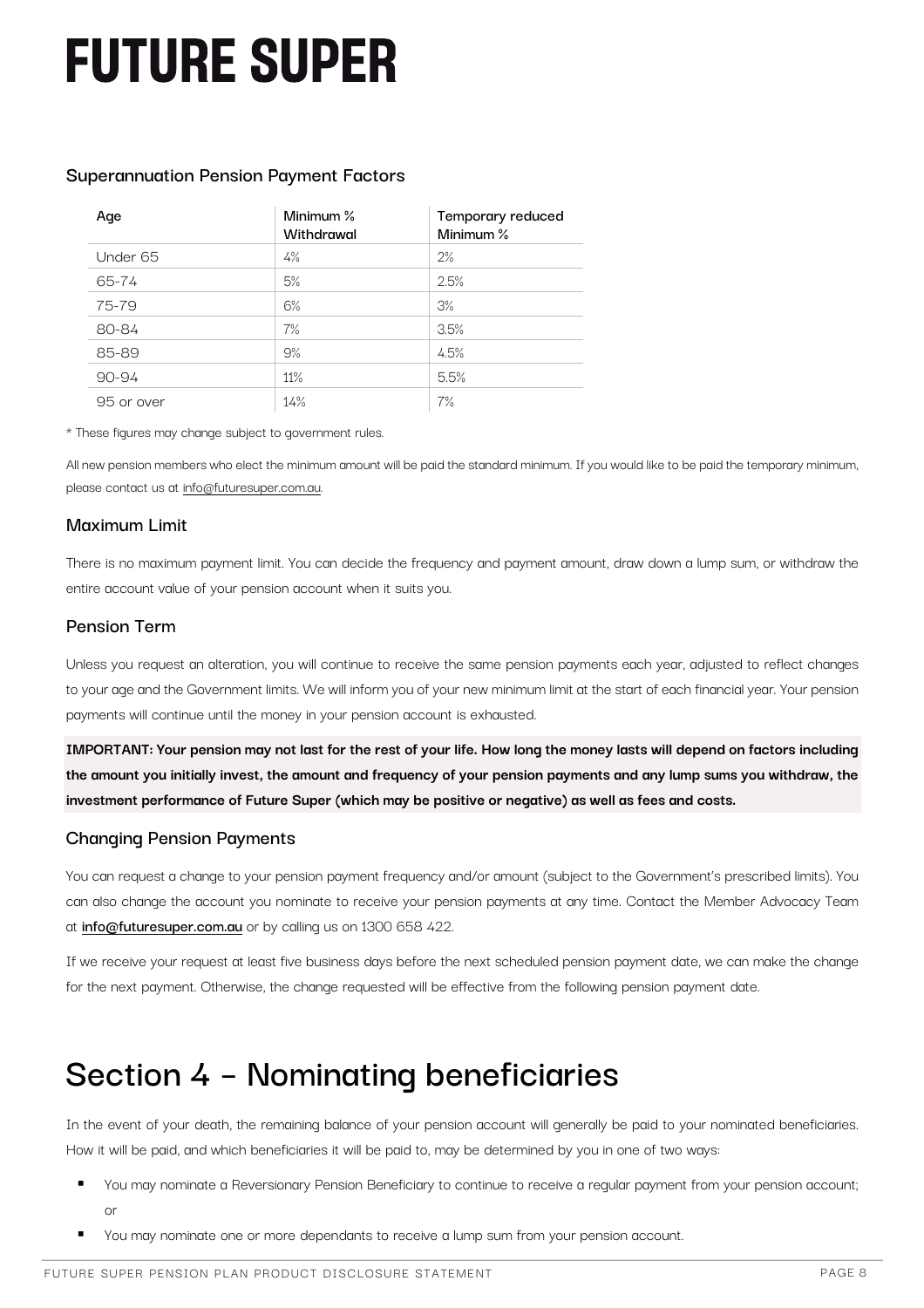You can also choose for the balance of your pension account to be paid to your Legal Personal Representative. If you do not nominate a beneficiary, or your nomination is invalid, the Trustee may pay the balance of your pension account to your dependants or your legal personal representative as it sees fit.

### **Nominating a Reversionary Pension Beneficiary**

You can nominate your spouse (including a de facto spouse of the same or opposite sex) as a reversionary beneficiary. This means that he or she will continue to receive your pension payments as a tax-effective income stream (called a "Reversionary Pension") upon your death.

You can also nominate your child as your reversionary beneficiary if, on the date of your death, your child is:

- Under the age of 18; or
- Over the age 18 but under the age of 25 and financially dependent on you; or
- Permanently disabled.

The balance of your pension account will be required to be paid out as a lump sum to your child on your child reaching age 25, unless your child is permanently disabled.

If you wish to nominate a reversionary beneficiary, you must do so at the time of establishing your pension account.

Once your pension account in the Future Super Pension Plan has commenced, your reversionary beneficiary nomination cannot be changed, except in very limited circumstances (such as the death of the nominated spouse or on divorce or separation).

A reversionary beneficiary has the same rights as the original member. Amongst other things, a reversionary beneficiary can choose to be paid a lump sum and can set their own level of regular payment within the limits imposed by law. The Transfer Balance Cap (see above) will apply to the reversionary beneficiary.

If your reversionary beneficiary does not survive you, the remaining balance of your pension account will be paid at the discretion of the Trustee, taking into account any nomination of beneficiaries you made prior to your death.

**IMPORTANT: As there are different tax and social security consequences depending on who receives your pension after your death, we recommend that you consult with a licensed or authorised financial adviser before nominating a reversionary beneficiary.**

### **Nominating a Beneficiary**

If you do not wish to nominate a reversionary pension beneficiary, you can still nominate one or more of your dependants, and/or your Legal Personal Representative, to receive the balance of your pension account as a lump sum on your death, on either a nonlapsing binding or a non-binding basis, by completing the relevant form available for download from the Member Portal at **www.futuresuper.com.au**.

Under superannuation law, your "dependants" include the following:

- Your spouse (including a de-facto spouse and a spouse of the same or opposite sex);
- Your child (including a child of a spouse who is not your biological child);
- A person in an 'interdependent relationship' with you; or
- Any other person who the Trustee considers was dependent on you for maintenance or support at the date of your death.

Note that the definition of a "dependant" under tax laws differs from those above.

Someone can be in an interdependent relationship with you if:

- You have a close personal relationship;
- You live together;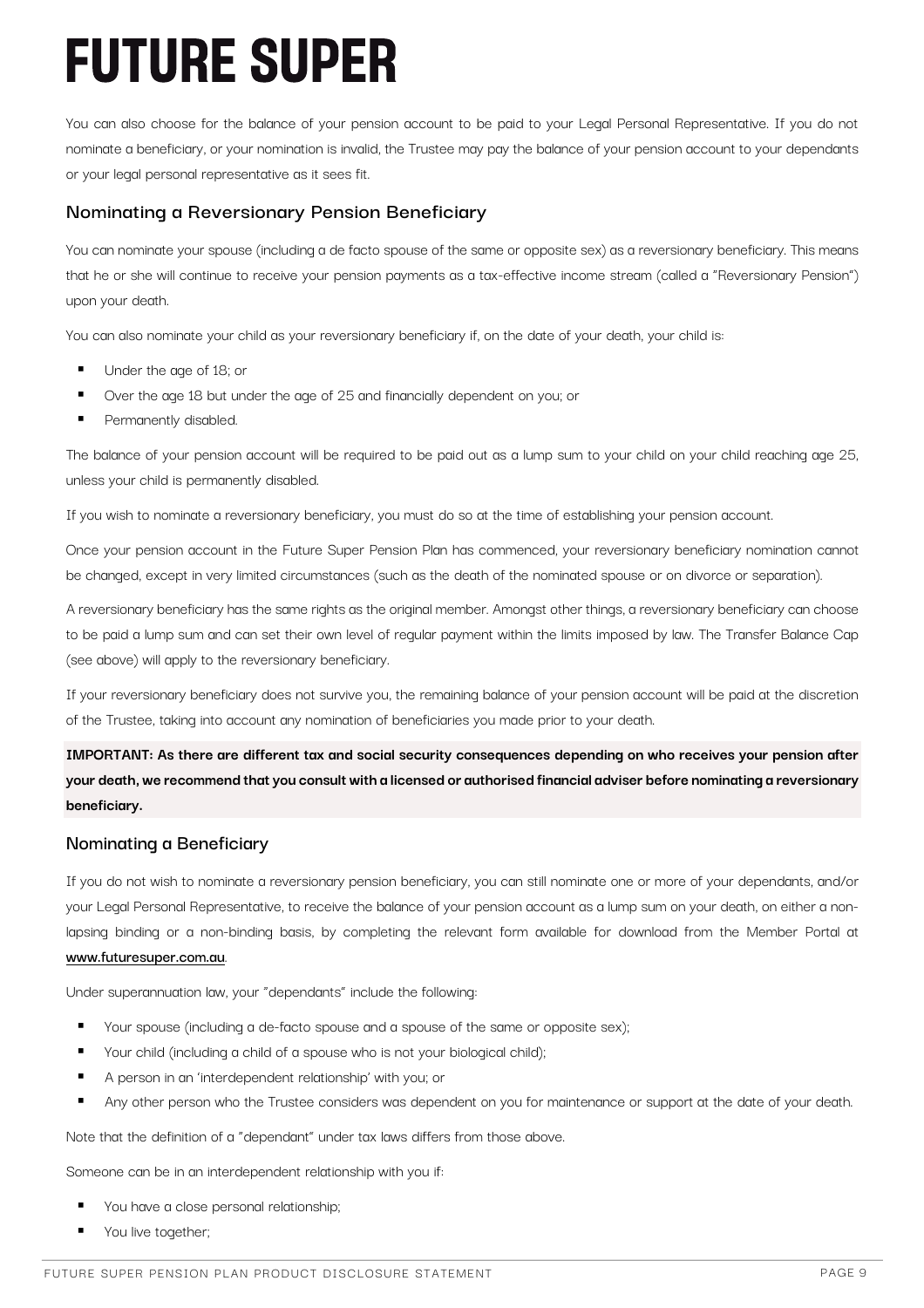- One or each of you provides the other with financial support; and
- One or each of you provides the other with domestic support and personal care.

Interdependency can also arise where two people have a close personal relationship but don't live together or provide each other with financial support or personal care because of physical, intellectual or psychiatric disability (e.g. one person lives in a psychiatric institution suffering from a psychiatric disability).

### **Non-Binding Nomination**

A non-binding death benefit nomination is a written request made by you that suggests to the Trustee the beneficiaries that may receive the balance of your pension account as a lump sum in the event of your death. The Trustee has the final say as to who should receive the balance of your account. The Trustee will consider your nomination but is not bound to follow it. The Trustee has the discretion to pay to any one or more of your dependant(s) or legal personal representative(s) or a combination of both. A non-binding death benefit nomination has no expiry date.

Non-binding death benefit nominations may be changed at any time by completing the relevant form available from the Member Portal at **www.futuresuper.com.au**.

### **Non-Lapsing Binding Nomination**

A non-lapsing binding death benefit nomination is a written direction made by you to the Trustee that sets out the dependants and/or legal personal representative, as decided by you, who are to receive the balance of your pension account in the event of your death. So long as the binding death benefit nomination is valid at the time of your death, the Trustee is bound to follow it.

A non-lapsing binding nomination does not have an expiry date and will remain valid until you either revoke or update your nomination by completing the relevant form available from the Member Portal at **www.futuresuper.com.au**.

To ensure a non-lapsing binding nomination is valid:

- § Each nominated beneficiary must be either your dependant (as defined in superannuation law), or your legal personal representative;
- You must ensure that the proportion of the benefit that will be paid to each nominated beneficiary is certain and ascertainable. If it is not clear what percentage is to be paid to whom and/or the percentages do not add up to 100%, your nomination will be invalid;
- Your nomination must be made in writing using the relevant form;
- You must sign and date your nomination in the presence of two witnesses, being persons:
	- o each who has turned 18 years old; and
	- o neither of whom is mentioned in the nomination; and
- Your nomination must contain a declaration signed and dated by the witnesses stating that the nomination was signed by you in their presence.

If a non-lapsing binding death benefit nomination is valid and in effect at the date of your death, the Trustee must pay the balance of your pension account to the beneficiaries nominated in the proportions set out in your binding death benefit nomination. However, the Trustee is not required to comply with a death benefit nomination if the Trustee is aware that the payment under the nomination, or the failure to revoke the nomination, would be a breach of a Court Order. In the event that your nomination is not valid at the time of your death, e.g., because a nominated beneficiary was not a dependant at the time of your death, the Trustee will pay the balance of your pension account in its absolute discretion.

**IMPORTANT: As there are different tax and social security consequences depending on who receives your pension after your death, we recommend that you consult with a licensed or authorised financial adviser before nominating a reversionary**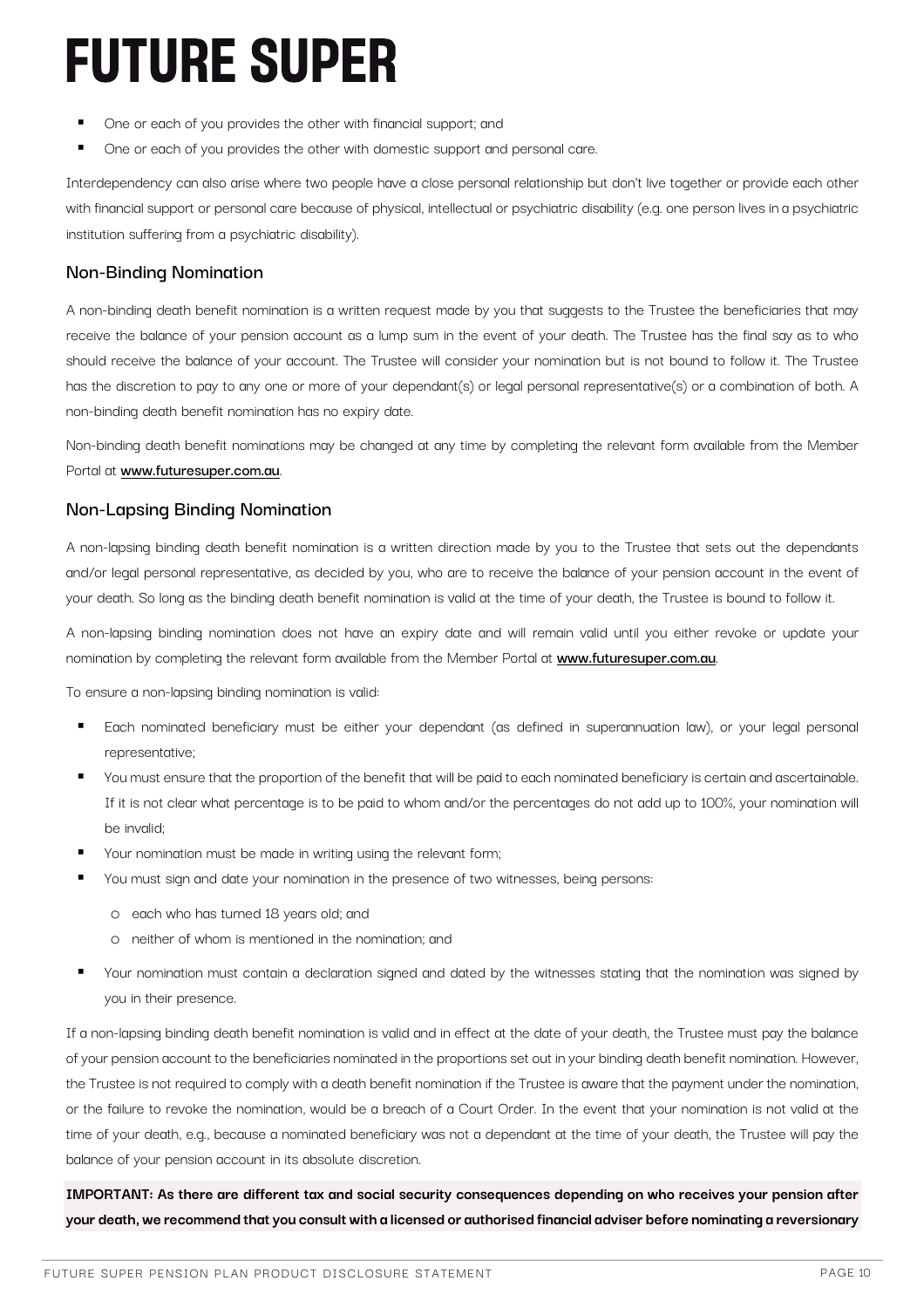#### **beneficiary.**

### **Invalid Nominations**

Your nomination may become invalid if:

- One of your beneficiaries dies before you do;
- One of your nominated dependants is not a dependant at the time of your death;
- § You are no longer a member of Future Super at the time of your death; or
- The nomination was not made directly by you (it is the Trustee's policy not to accept nominations made under a Power of Attorney, or from anyone other than a member).

If your nomination is invalid at the time of your death, the Trustee will treat it as a non-binding nomination and the Trustee will pay the balance of your pension account at its absolute discretion.

## **Keep Your Nominations Up-To-Date**

It's important that you keep your beneficiary nominations up-to-date. If your spouse dies, or you separate or divorce, you should consider if you need to update your beneficiary nomination by completing the relevant form available from the Member Portal at **www.futuresuper.com.au**. The Administrator will write to you and confirm any new, amended or cancelled nomination that it has received on your behalf.

### **Death Benefit Nominations in Your Annual Statement**

We will confirm your death benefit nomination details each year with your Annual Pension Member Statement. It is important that you take note of this and review your nomination to ensure it continues to suit your circumstances, especially if they have changed.

## **Section 5 – The risks of super**

Like all investments, an investment in a pension fund such as the Future Super Pension Plan carries risk. The risks are generally divided into two categories:

- Risks associated with a pension investment; and
- General investment risks.

While we are not able to remove all of the risks associated with an investment in the Future Super Pension Plan, the Fund's Investment Manager employs a range of investment risk management strategies to identify, evaluate and manage these risks.

## **Measurement of Investment Risk**

The risk of an investment is measured by the likely fluctuations (that is, rises and falls) in returns. Rises and falls in investment value occur for a variety of reasons. Factors that can negatively impact on your investment include:

- Changes in the economic and political climate:
- **•** Changes in government policies and laws including superannuation, taxation and social security laws;
- Movement in currency markets;
- § Changes in interest rates;
- The general state of the Australian and international economies;
- Inadequate diversification; and
- Investment decisions made by the Investment Manager and any external fund managers.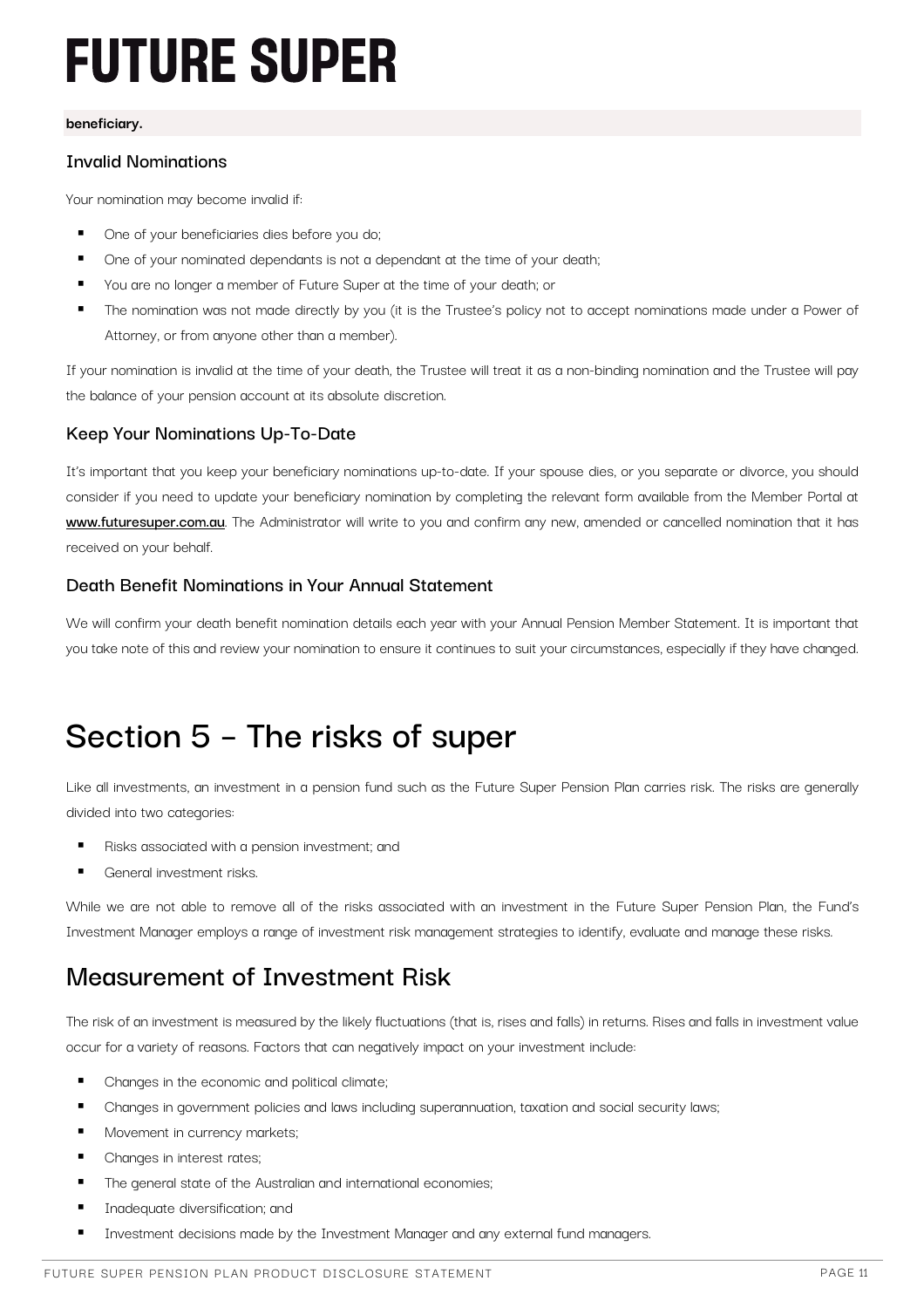In general, the higher the expected returns, the higher the risk associated with the investment. Investment risk is influenced by the extent of diversification in the investments made. Diversification of investments can help manage investment risk. The Fund's investment strategy employs different degrees of diversification in underlying assets or asset types.

## **Risk Profile**

Investments with a higher proportion of growth assets, such as shares and property, have historically provided better long-term returns than investments which have a higher exposure to defensive assets, such as fixed interest and cash. However, investments with a higher proportion of growth assets are also generally subject to a higher risk of a short-term loss in value. Investments with a higher proportion of defensive assets are generally subject to a lower risk of a short-term loss in value.

Having enough time in the market is an important consideration when selecting investments and strategies. Short-term fluctuations in investment returns are generally less important when your focus is on achieving a long-term growth objective.

The risk profile of the Fund's investment strategy is based on the Standard Risk Measure<sup>1</sup>. The Standard Risk Measure is based on industry guidance to allow members to compare investment options that are expected to deliver a similar number of negative annual returns over any 20-year period. The Standard Risk Measure is not a complete assessment of all forms of investment risk. For instance, it does not detail what the size of a negative return could be, or the potential for a positive return to be less than a member may require to meet their objectives. Further, it does not take into account the impact of administration fees and tax on the likelihood of a negative return. Members should still ensure that they are comfortable with the risks and potential losses associated with the Balanced Growth Pension investment option.

| <b>Risk Band</b> | Risk Label     | <b>Estimated Number of Negative Annual</b><br>Returns Over Any 20 Year Period |
|------------------|----------------|-------------------------------------------------------------------------------|
|                  | Very Low       | Less than 0.5                                                                 |
| $\mathcal{D}$    | Low            | $0.5$ to less than 1                                                          |
| 3                | Low to Medium  | 1 to less than 2                                                              |
|                  | <b>Medium</b>  | 2 to less than 3                                                              |
| 5                | Medium to High | 3 to less than 4                                                              |
| 6                | High           | 4 to less than 6                                                              |
|                  | Very High      | 6 or Greater                                                                  |

The Standard Risk Measure is grouped into the following bands:

The appropriate level of risk for you will depend on a range of factors including your age, your investment timeframes, your risk tolerance and what other investments you hold. You should assess your personal situation carefully before making any investment decision.

When considering your investment, it is important to understand that:

- The value of your investment will go up and down depending on the market prices of the assets held by your investment option;
- Returns are not quaranteed and will vary, so future investment returns may differ from past returns;
- You may lose some or all of your money;
- The amount of your pension savings (including returns) may not be enough to provide adequately for your retirement; and
- § Superannuation laws may change in the future.

#### **IMPORTANT: We recommend you consult a licensed or authorised financial adviser for assistance with how to manage**

See the Standard Risk Measure Guidance Paper for Trustees issued jointly by the Association of Superannuation Funds of Australia Limited and Financial Services Council in July 2011.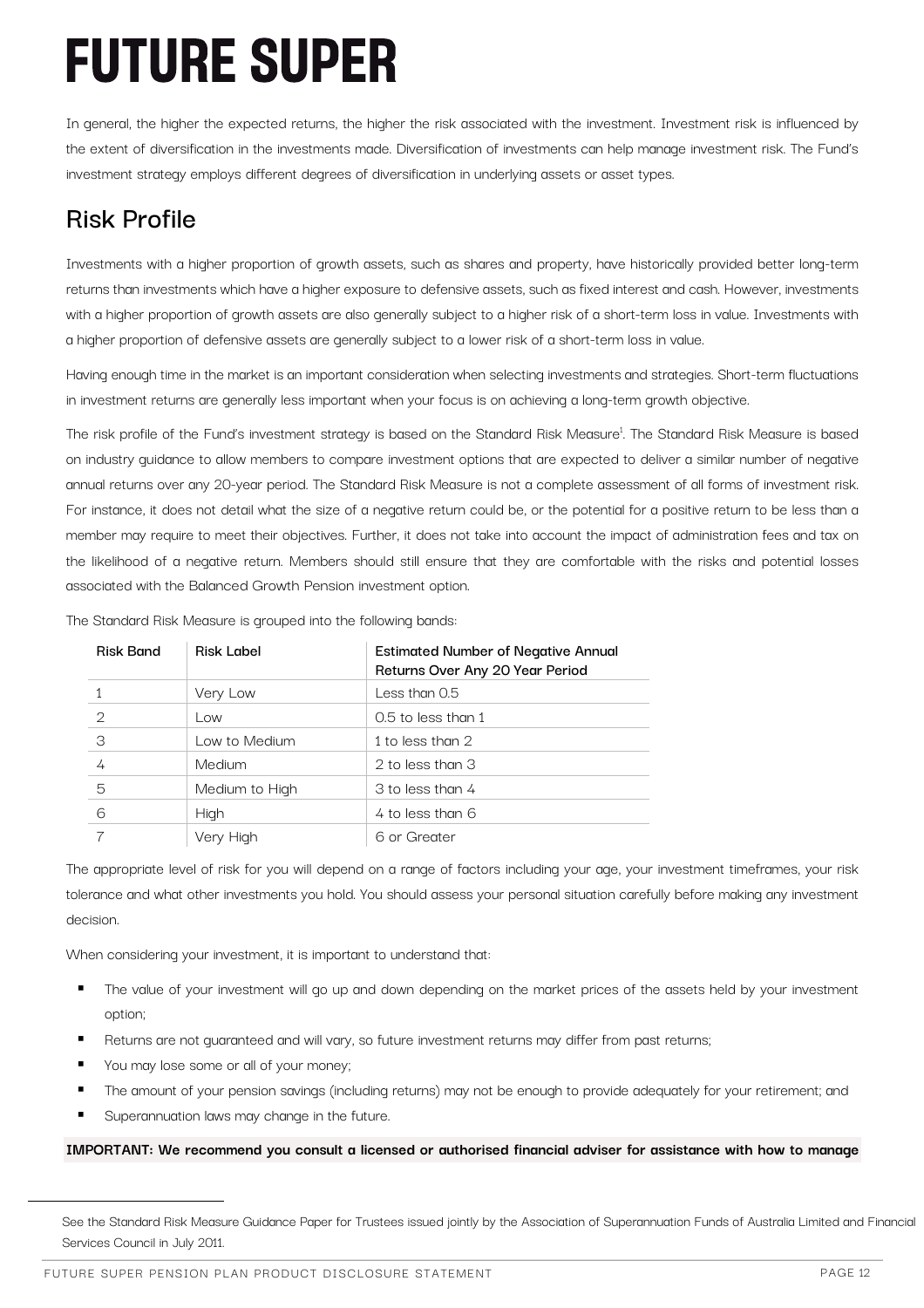**your investment risk having regard to your personal objectives, situation or needs.**

## **Pension Specific Risks**

Your pension account is designed to provide you with a steady income stream to support you during your retirement. However, the Future Super Pension Plan is account-based. This means that your pension payments are supported by the value of your pension account. They are not guaranteed for a particular period or during your lifetime.

You should be aware that:

- Your ability to maintain your income stream from your pension account is reliant on the starting value of your pension account, investment earnings and losses within the Pension Plan, and the amount you withdraw from your account through pension payments and lump sums/commutations;
- Your pension account may run out before you die;
- Like all superannuation vehicles, pension accounts are subject to tax law. Changes to the way pensions are taxed may have a significant impact on the value of your pension account or the amount you can receive as pension payments; and
- The value of your pension account and the amount you receive as pension payments may affect your rights to social security. Social security laws may change, which may in turn affect how your pension account and pension payments are treated for social security purposes.

## **General Investment Risks**

The Future Super Pension Plan invests in different types of assets, including Australian shares, international shares, property and fixed interest. As the Future Super Pension Plan grows, we may expand our investment portfolio to include alternative assets and social impact bonds (that is, investments with financial returns directly linked to achieving better social outcomes).

Different asset classes behave differently over time and inherently have different levels of risk. Assets with the highest long-term returns may also carry the highest level of short-term risk.

Some general investment risks associated with investing in Future Super include:

#### **Company Specific Risk**

The value of an investment in a particular company may vary because of changes to management, product distribution or the company's business environment.

#### **Credit Risk**

Credit risk is the risk that a borrower will default on its obligations under a loan. This is relevant where the Trustee invests in corporate, government and semi-government bonds and other fixed interest securities, because these are effectively loans to the bond issuer. The risk is sought to be mitigated to an extent by the knowledge and experience of the Investment Manager.

#### **Derivatives Risk**

Derivatives are generally contracts that call for money to change hands at some future date, such as company issued options or listed exchange traded warrants or foreign exchange contracts. The Trustee does not permit any investments directly in any futures, options or other derivative instruments.

#### **Diversification Risk**

The extent of diversification across the Future Super Pension Plan's assets may impact the amount of investment risk. Diversification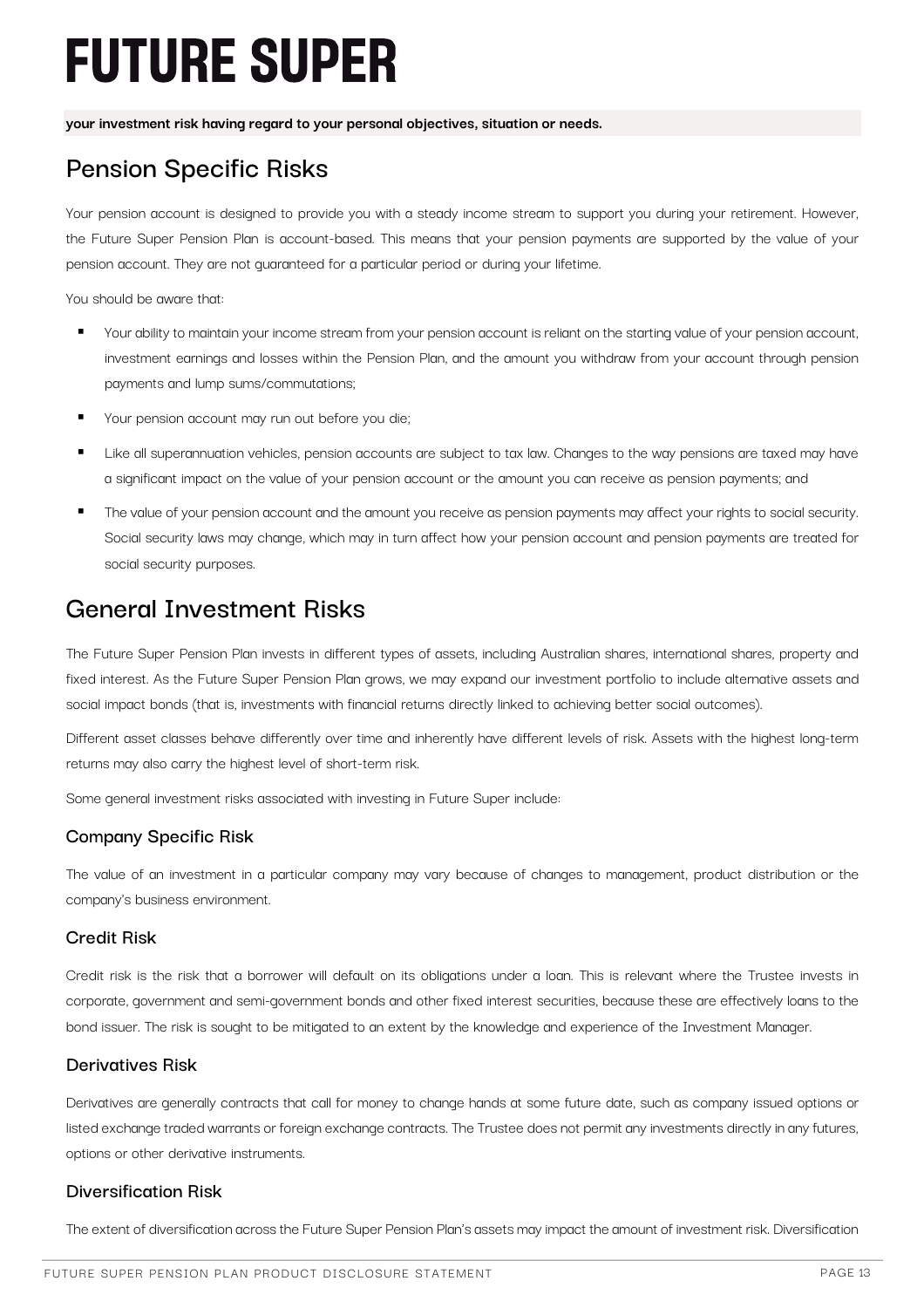in underlying assets or investments can help moderate the risk of lower investment returns and a lack of diversification can increase investment risk. The Future Super Pension Plan has a diversified pension strategy with a 70/30 split between growth and income assets.

### **Foreign Currency Risk**

Investment in international equities and other non-Australian assets may give rise to foreign currency exposure. This means the value of foreign investments may vary as exchange rates change. Fluctuations in foreign currency can have both a positive and negative impact on investments with exposure to international equities, depending on how investments are made.

### **Inflation Risk**

The risk of the purchasing power of your money being eroded by inflation.

### **Interest Rate Risk**

Changes in official interest rates can directly and indirectly impact on investment returns. Generally, an increase in interest rates has a negative effect on the general economy and thus the valuation of stocks.

### **Liquidity Risk**

Investments may become illiquid due to market developments or other factors (that is, they cannot be readily converted to cash, at all or quickly enough to meet liabilities, in particular benefit payments).

We manage, analyse and monitor the liquidity position of the Fund and will take such action as may be required to enable the Fund to discharge its liabilities and meet its cash flow requirements in the best interests of members as a whole. For example, we may: alter the Fund's transfer, withdrawal or investment processes; alter the Fund's allocation to cash; freeze withdrawals from illiquid or impaired assets temporarily or permanently; or cease accepting further investments in illiquid or impaired assets temporarily or permanently.

### **Longevity Risk**

If you leave the Fund or close your pension account, the amount you get back will be the balance of your account after taking into account any applicable fees, costs and taxes. This may be less than you paid in. You should also be aware that the pensions available from the Fund may not provide you with a pension for the rest of your life. Payments will only continue until your account balance is exhausted. Your investment is not guaranteed. The value of your investment can rise or fall. Neither the Trustee, any related entities or any other person referred to in this document guarantee the capital invested, your account, underlying investments or the performance of investments.

### **Market Risk**

Changes in legal and economic policy, political events and technology failure can all directly or indirectly create an environment that may influence the value of your investments.

### **Market Timing Risk**

The risk of the timing of your investment decision exposing you to lower returns or capital losses.

### **Mismatch Risk**

The risk that the investment option you choose might not suit your needs or circumstances (although we note that there is only one investment option in the Pension Plan).

### **Sovereign Risk**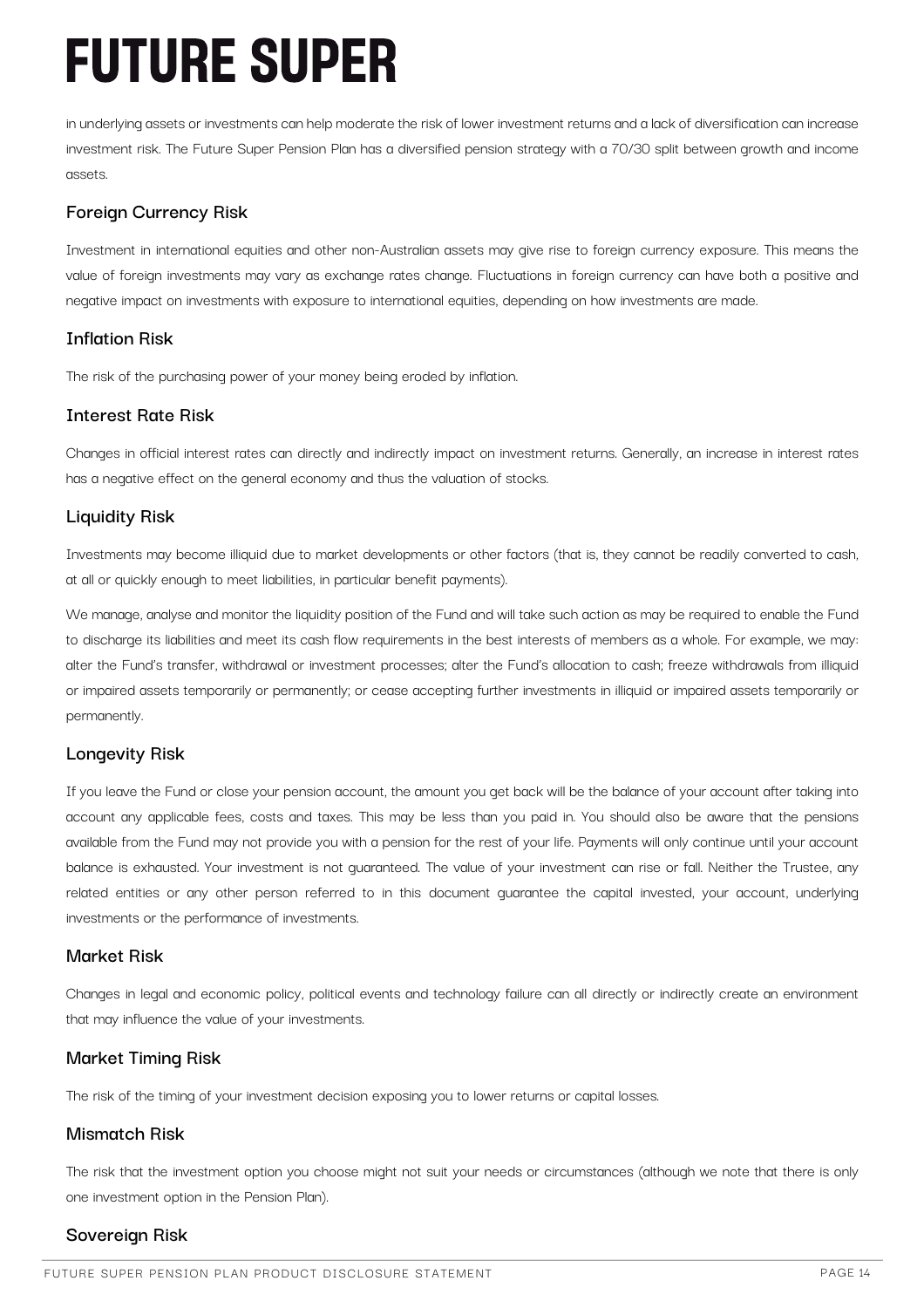The uncertainty of return on a foreign investment due to the possibility the foreign Government might take actions which are detrimental to the investors' interests.

### **Management of Investment Risks**

In managing risks, the investment strategy for the Future Super Pension Plan takes into account a range of criteria including:

- **The Pension Plan's membership profile;**
- The risks involved in making, holding and realising investments, and the likely return from those investments;
- The composition of the investments as a whole, including the extent to which the investments are diverse or involve the investment option being exposed to risks from inadequate diversification; and
- The liquidity of investments.

**IMPORTANT: Your investment is not guaranteed. The value of your investment can rise or fall. Neither the Trustee, nor any related entities or any other persons referred to in this document guarantee the capital invested, your account, the underlying investments or the performance of investments.**

## **Section 6 – How Future Super invests your money**

## **Our Investment Philosophy**

Future Super believes that there is enormous potential for all Australians to invest their super in a way that provides them with a competitive financial return for their retirement, and at the same time helps create the sort of world in which you want to retire. Our investment philosophy is built on the view that companies which are better at looking after people and the environment are also likely to perform better over the long term.

The Trustee, with the assistance of its service providers, takes our investment philosophy into account in the selection, retention and realisation of investments. Future Super's Investment Committee draws on internal and external specialists to ensure Future Super's investments align with our philosophy.

A negative screening process is applied to ensure that investment in companies whose activities are contrary to our investment philosophy are actively avoided, and a positive screen is applied to seek out companies and assets whose values align with our investment philosophy and whose activities have a positive impact for the environment and society.

| <b>Future Super Values</b>                       | Examples of how the value informs investment decisions                                                                                                      |
|--------------------------------------------------|-------------------------------------------------------------------------------------------------------------------------------------------------------------|
| We need to act today to stop<br>global warming   | Avoiding investment in fossil fuels and businesses that significantly<br>service the fossil fuel industry.                                                  |
|                                                  | Seeking investment in businesses and projects which support the<br>transition to a sustainable economy, and which address the impacts of<br>global warming. |
| Our natural resources are precious<br>and finite | Avoiding investment in old growth logging, uranium, harmful mining<br>practices, environmental destruction, polluting and carbon intensive<br>activities.   |
|                                                  | Engaging with businesses to encourage environmental stewardship.                                                                                            |
|                                                  | Seeking investment in businesses which support a circular economy,<br>resource reclamation, and environmental conservation.                                 |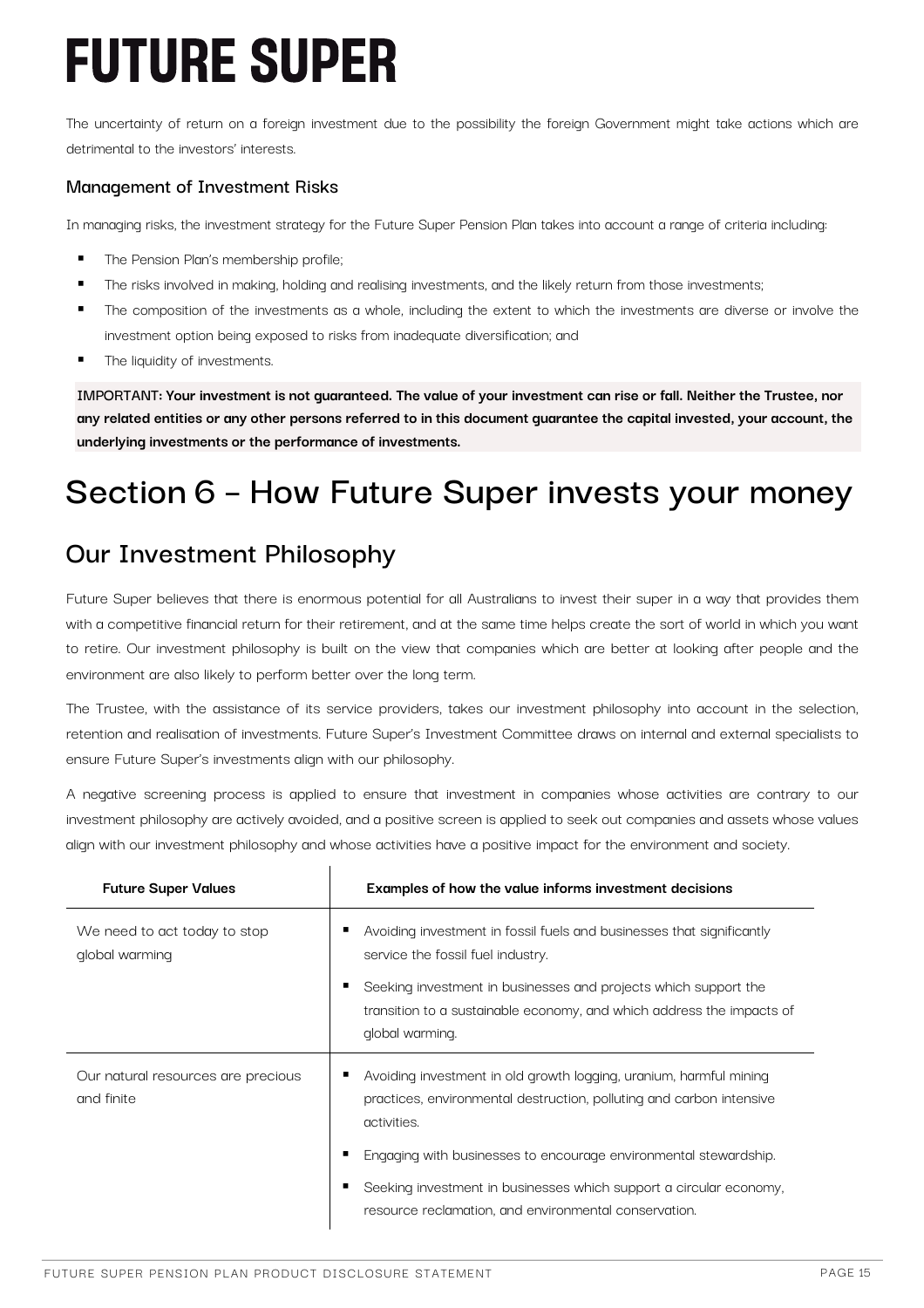| <b>Future Super Values</b>                                                        | Examples of how the value informs investment decisions                                                                                                                                                                                                                                                                                                                                  |
|-----------------------------------------------------------------------------------|-----------------------------------------------------------------------------------------------------------------------------------------------------------------------------------------------------------------------------------------------------------------------------------------------------------------------------------------------------------------------------------------|
| Businesses should not profit from<br>the expansion of militarism and<br>warfare   | Avoiding investment in armaments, weapons, militarism, nuclear<br>proliferation, or in businesses which support regressive regimes.                                                                                                                                                                                                                                                     |
| Businesses should not exploit<br>addiction or desperation for their<br>own profit | Avoiding investment in gambling, tobacco, alcohol, harmful finance, etc.<br>Seeking investments which promote universal access to education,<br>adequate mental and physical healthcare and supportive communities<br>and relationships.                                                                                                                                                |
| Every person deserves access to<br>justice, dignity, employment and<br>security   | Avoiding investment in modern slavery, human rights abuses, unfair<br>treatment of First Nations peoples, poor working conditions, and<br>companies that exclude women from their boards.<br>Engaging with businesses to encourage fair treatment of all<br>stakeholders.<br>Seeking investment in activities that promote dignity, well-being and<br>diverse and thriving communities. |
| Unnecessary harm to animals is<br>wrong                                           | Avoiding investment in live animal export, intensive farming, and animal<br>cruelty.                                                                                                                                                                                                                                                                                                    |

Future Super's portfolio of investments is available on the Future Super website at www.futuresuper.com.au. The portfolio list will be updated at least quarterly, so the investment option may not be invested in all the companies in the list at the particular time you view the website.

In conjunction with the Trustee, the Investment Manager monitors investments on a monthly basis to ensure adherence to our investment philosophy. An investment in any company which is subsequently found to be inconsistent with our investment philosophy will be disposed of. To the extent practicable, the Investment Manager will manage the disposal of the investment to ensure the best value, and timing of the disposal will be up to a maximum of three months from the date on which the inconsistency was identified.

## **The Basics of Investing**

Generally, investments are purchased for their income producing potential (known as defensive assets) or because the capital value is expected to grow over time (known as growth assets).

## **Defensive Assets**

Defensive assets include bank deposits, fixed interest securities, mortgages and debentures. The main advantage of these methods of investment is that the original capital invested is relatively secure. This is because the investment organisation often takes the investment risks and guarantees to pay back the capital at the end of the period of investment. They may also pay a defined income return for a specified period, usually a rate of interest, so the rate of return is known in advance.

One disadvantage of defensive assets is that the original capital does not usually grow in value, so the investment does not have the potential to maintain its purchasing power against inflation.

Thus, defensive assets provide good security and may provide a defined income stream for a time period, but they are not tax efficient and their value may not grow over time.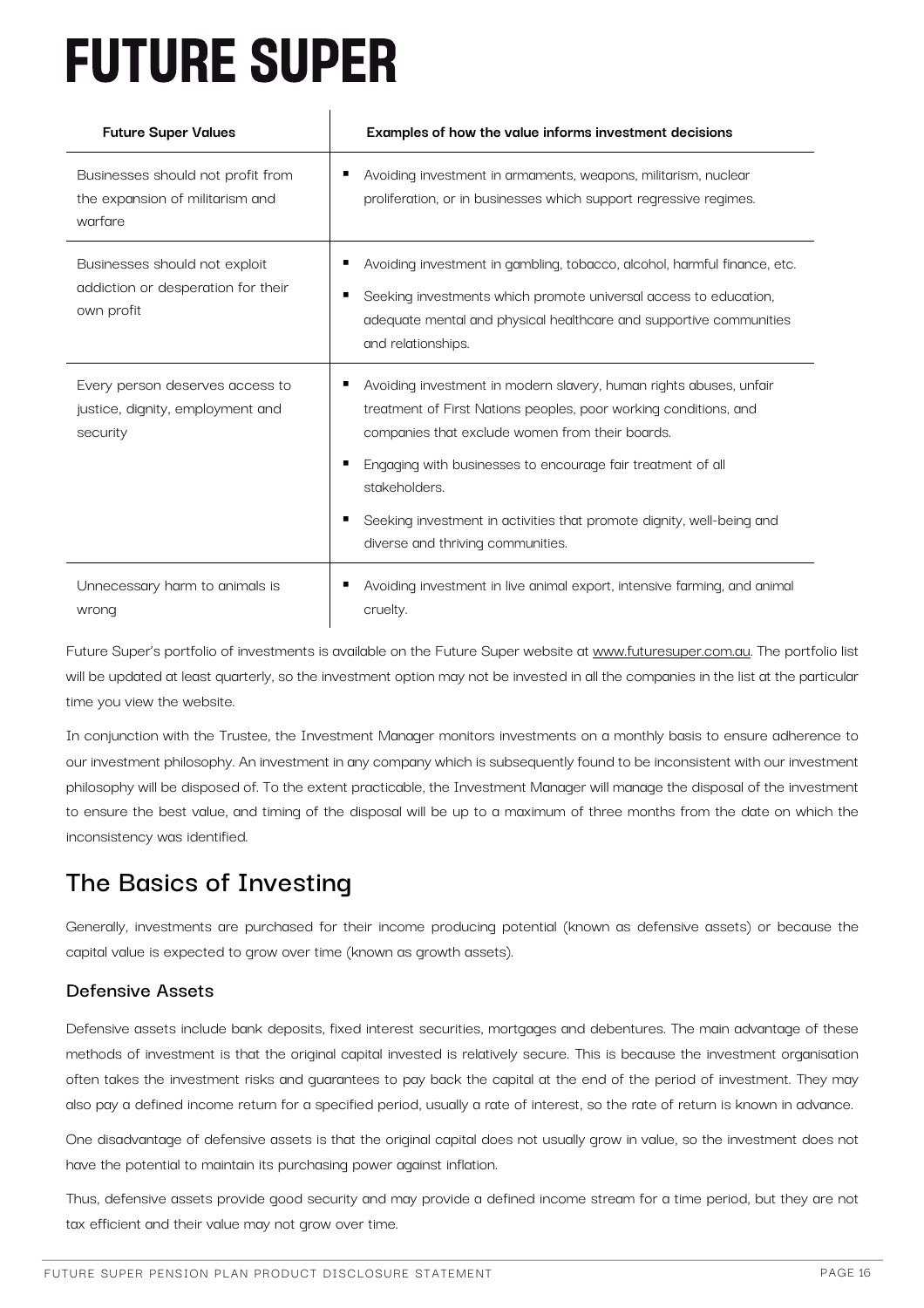## **Growth Assets**

Growth assets include property, Australian and international company shares, and a range of more specialised investments, some of which are riskier than others.

Capital growth occurs when investors collectively believe that future profits or rental from an asset will be higher in the future than today and are therefore prepared to pay more to purchase the asset. Similarly, capital values fall if investors collectively believe that future profits and rentals will be lower in the future than today. For example, capital values may fall if investors believe that the economy is heading for a downturn.

As investors' perceptions about the future change, the value of capital growth investments fluctuates. However, in the long run, the returns on capital growth investments are likely to outperform fixed interest and cash investments. This is particularly true if the investment is based on company profits from reputable companies and property rental from quality buildings.

The main advantage of growth assets is that it is possible to take advantage of favourable economic conditions and achieve superior growth over the medium to long term.

There are three main advantages to investing in growth assets:

- The income received.
- The tax advantages that may apply.
- The long-term increase in the value of the capital.

The main disadvantages are that the original capital value may fluctuate, including falling significantly, and that the income returns are not usually assured.

## **Our Investment Strategy**

The Future Super Pension Plan currently has one investment option – the Balanced Growth Pension investment option. The Trustee may introduce additional investment options in the future. If it does so, these additional investment options will also be available to you to invest your retirement savings in.

While we have full responsibility for the investment of the Fund's assets, we have appointed Future Super Investment Services Pty Ltd (ABN 55 621 040 702; AFS Representative No. 001271441), who is a Corporate Authorised Representative of Future Superannuation Holdings Pty Ltd (ABN 90 167 800 580; AFSL 482684) as Future Super's Investment Manager. In this role, Future Super Investment Services is responsible for implementing the Future Super Pension Plan's investment objectives and the strategy for reaching those objectives and managing and monitoring the Future Super Pension Plan's assets in accordance with the established objectives and strategy.

Part of Future Super's assets may also be allocated to other external fund managers and their products. We ensure that any assets managed by external managers fit Future Super's investment criteria and risk profile.

The investment strategy and objectives are subject to review from time to time with the assistance of advisers or other service providers as we may determine.

**IMPORTANT: If financial markets become unstable, we may take strategic action (including changing the allocation of assets) to protect Future Super's assets. Decisions are made with reference to the length of time the instability is expected to persist. Market conditions are monitored constantly for this purpose.**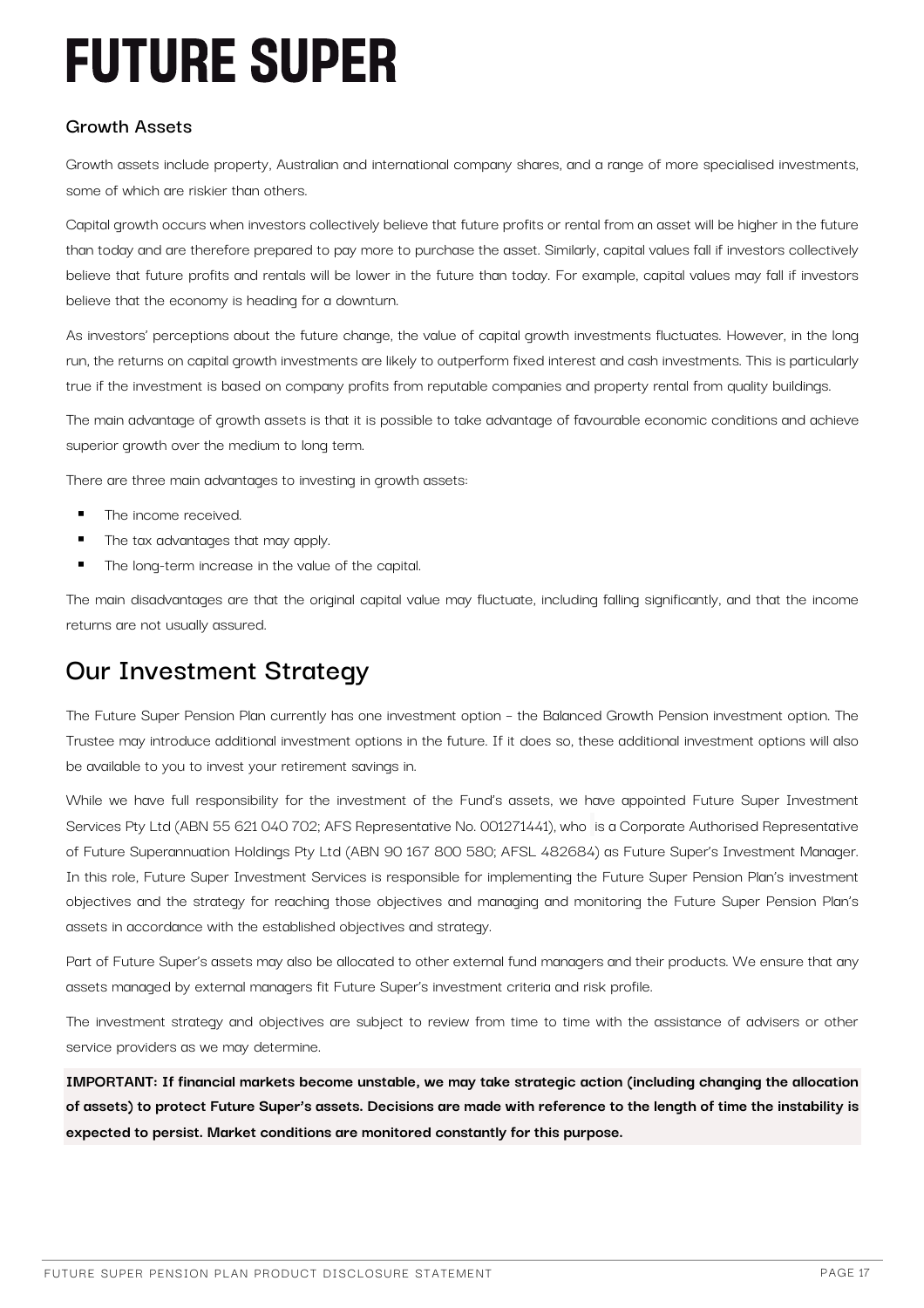## **Future Super Balanced Growth – Pension Investment Option**

#### **Investment Return Objective**

CPI + 2.50% per annum over rolling ten-year periods (after fees and taxes).

#### **Investment Strategy**

The option aims to invest in a diverse mix of assets with the majority in growth assets such as shares, and a modest investment in defensive assets such as cash and fixed interest. The option's exposure to these asset classes will be obtained primarily by holding assets directly, including Exchange Traded Funds. This option targets investments that are ethically screened and have zero exposure to fossil fuels.

This option aims to provide investors with the highest possible returns consistent with a 'balanced growth' investment strategy, through investment in companies and assets, and will avoid investment in the companies who do not meet the Environmental, Social, and (Corporate) Governance (ESG) criteria of the Fund.

Specific allocations may vary but the Fund will retain a broad 70/30 split between growth and income assets and a bias toward Australian assets.

| <b>Asset Classes and Benchmark Allocations</b> | Benchmark (%) | Minimum (%) | Maximum (%) |
|------------------------------------------------|---------------|-------------|-------------|
| Cash                                           | 5.0           | 2.0         | 20.0        |
| Australian Fixed Interest                      | 25.0          | 15.0        | 45.0        |
| <b>International Fixed Interest</b>            | 0.0           | O.O         | 15.0        |
| Defensive Alternatives                         | 0.0           | 0.0         | 15.0        |
| <b>Defensive</b>                               | 30.0          |             |             |
| Australian Shares*                             | 35.0          | 15.0        | 45.0        |
| International Shares*                          | 35.0          | 15.0        | 45.0        |
| <b>Growth Alternatives</b>                     | 0.0           | 0.0         | 15.0        |
| Growth                                         | 70.0          |             |             |
| <b>Total</b>                                   | 100.0         |             |             |
|                                                |               |             |             |

**Suitability**

The Future Super Pension Plan's investment option is suitable for members seeking both growth and income from their retirement savings and a balance between risk and return. This product is intended for everyday Australians who want to shift their retirement savings away from companies and activities which are harmful to the environment and society, and instead want to see their super invested in companies and activities which make a positive impact.

#### **Recommended Minimum Investment Timeframe**

Minimum 4 - 6 years

#### **Risk Level^**

Risk Band 7: Very High (6 or more estimated negative annual returns over any 20-year period).

\*Includes property securities and Real Estate Investment Trusts (REITs).

^ Based on the Standard Risk Measure. For more information, see Section 5 - The risks of super above.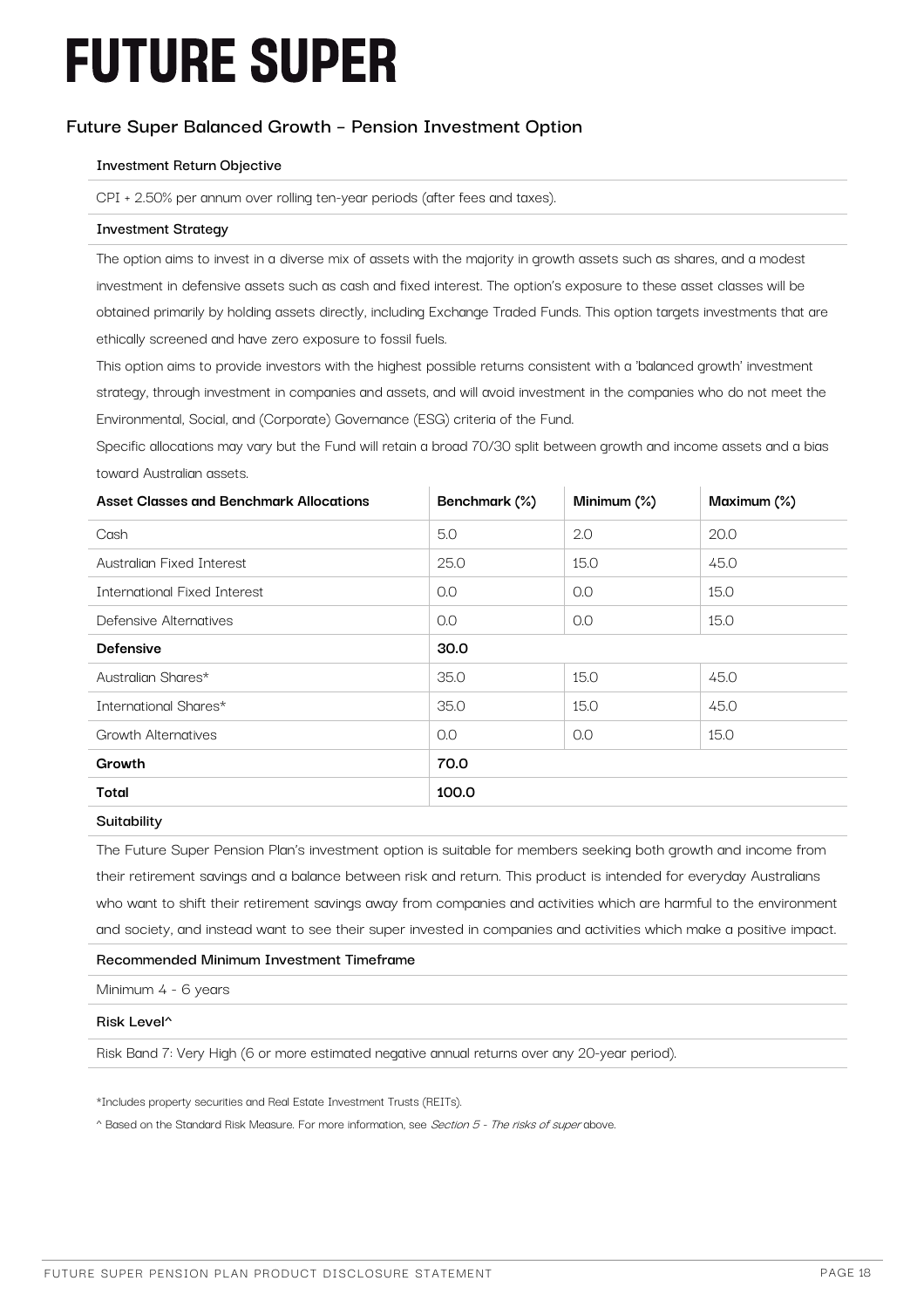## **Investment Returns**

You can keep up to date with Future Super's unit prices, performance and portfolio holdings at www.futuresuper.com.au. We may make changes to the Future Super Balanced Growth Pension investment option from time to time, including changes to the types of investments.

**IMPORTANT: Past investment performance is not a reliable indicator of future investment performance.**

## **Unit Pricing Arrangements**

Future Super is a unitised fund. When you become a member of Future Super, you are assigned a member number and an account which records all transactions relating to your membership, including the number of units you hold. The number of units you hold depends on the net amount you invest at the commencement of your pension. Each withdrawal and/or deduction from your account results in a decrease of the number of units you hold.

The unit price is calculated every business day and takes into account any changes in the value of the underlying assets of the Future Super Balanced Growth Pension investment option, as well as applicable fees and taxes. Every member of the Future Super Pension Plan will have the same unit price applied to their investment. As the unit price fluctuates, so will your account balance, as your balance is calculated as the number of units you hold, multiplied by the unit price on any particular day.

Pension payments are made using the unit price calculated on the last business day before the business day on which the payment is made.

Withdrawals (other than pension payments) and rollovers out of Future Super are normally processed at the next unit price calculated after the request for withdrawal is received and accepted (subject to all criteria being met to pay the withdrawal).

We may vary, suspend or delay the calculation of the unit price where we consider it necessary or appropriate (for example, in response to investment market developments or issues affecting an underlying investment).

The unit price is available through the online member portal accessible via **www.futuresuper.com.au** or by phoning 1300 658 422.

## **Section 7 – Fees and other costs**

#### **DID YOU KNOW?**

**Small differences in both investment performance and fees and costs can have a substantial impact on your long- term returns. For example, total annual fees and costs of 2% of your account balance rather than 1% could reduce your final return by up to 20% over a 30-year period (for example, reduce it from \$100,000 to \$80,000). You should consider whether features such as superior investment performance or the provision of better member services justify higher fees and costs.**

**You or your employer, as applicable, may be able to negotiate to pay lower fees\*. Ask the fund or your financial adviser.**

\* This text is required by legislation. Future Super's fees are not negotiable.

#### **TO FIND OUT MORE:**

**If you would like to find out more, or see the impact of the fees based on your own circumstances, the Australian Securities and Investments Commission (ASIC) website (www.moneysmart.gov.au) has a superannuation calculator to help you check out different fee options.**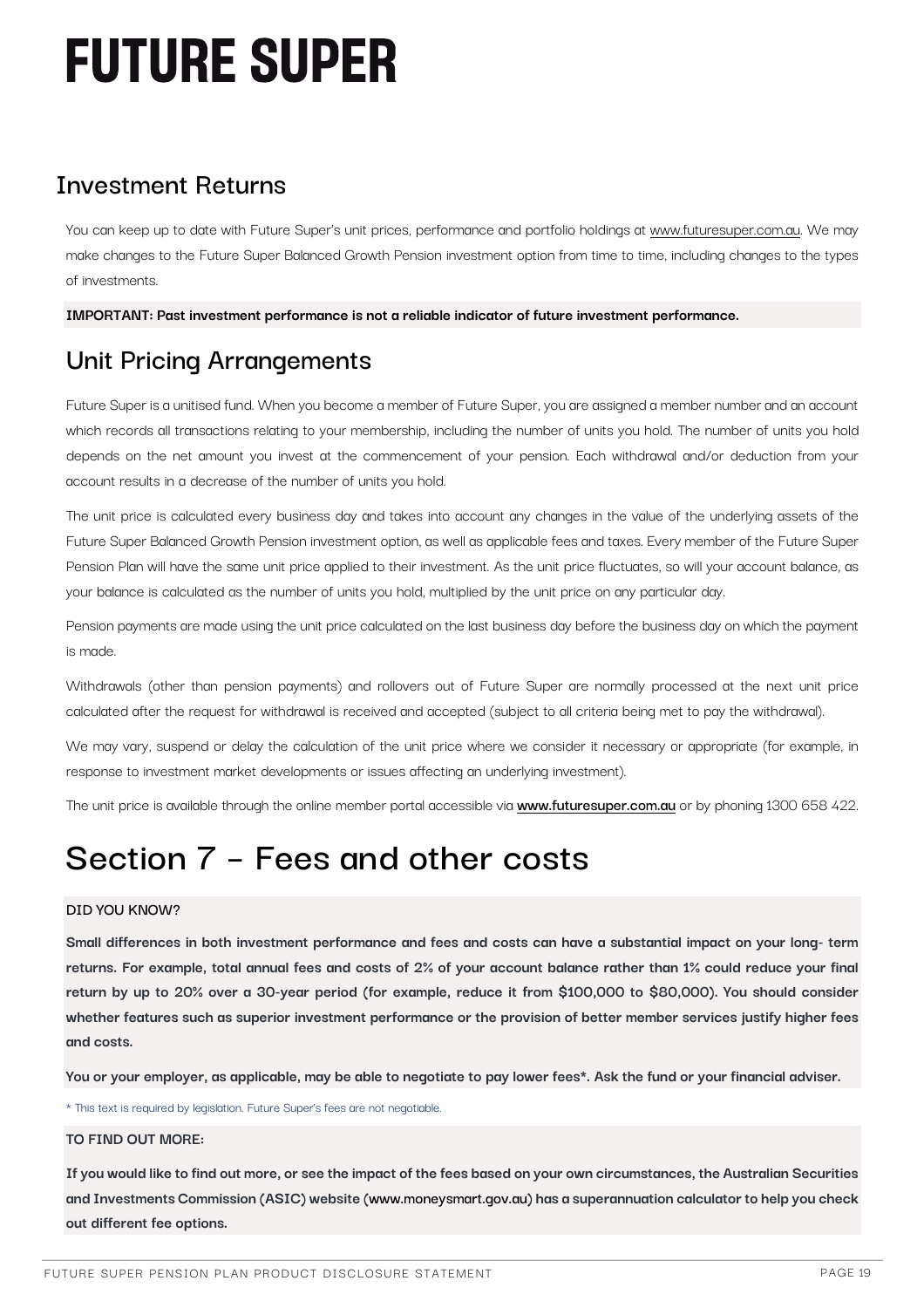The following table sets out the fees and other costs that you may be charged in relation to your pension account. These fees and other costs may be deducted directly from your account balance, from the returns on your investment, or from the Fund's assets as a whole.

Other fees, such as activity fees, may also be charged, but these will depend on the nature of the activity chosen by you. Entry fees and exit fees cannot be charged.

For information about taxes, see Section 8 - How pensions are taxed.

You should read all the information about fees and other costs because it is important to understand their impact on your investment.

| Type of Fee <sup>1</sup>            | Amount                                                     | How and When Paid                                                                                                                                                                      |
|-------------------------------------|------------------------------------------------------------|----------------------------------------------------------------------------------------------------------------------------------------------------------------------------------------|
| Investment fee <sup>2</sup>         | 0.200% p.a.                                                | Accrued and reflected in the unit price when the unit price is<br>calculated and paid in arrears. <sup>3</sup>                                                                         |
|                                     |                                                            | This fee is not deducted directly from your account.                                                                                                                                   |
| Administration fee <sup>2</sup>     | \$60.00 flat fee p.a.<br>$($ \$1.15 per week $)^7$<br>Plus | The flat administration fee is deducted directly from your account<br>balance on a monthly basis, payable in arrears.<br>The percentage-based fee is accrued and reflected in the unit |
|                                     | 0.504% p.a.                                                | price when the unit price is calculated and paid in arrears. <sup>3</sup>                                                                                                              |
|                                     |                                                            | This component of the administration fee is not deducted                                                                                                                               |
|                                     |                                                            | directly from your account.                                                                                                                                                            |
| Buy-sell spread                     | 0.070% buy                                                 | Taken into account when the unit prices for transactions for                                                                                                                           |
|                                     | 0.070% sell                                                | payments in and benefit payments/ transfers out and other                                                                                                                              |
|                                     |                                                            | deductions are calculated. <sup>4</sup>                                                                                                                                                |
|                                     |                                                            | This fee is not deducted directly from your account.                                                                                                                                   |
| Switching fee                       | Nil                                                        | N/A - Future Super does not charge a switching fee.                                                                                                                                    |
| Advice fees relating to all         | Nil                                                        | N/A - Future Super does not provide or charge for advice.                                                                                                                              |
| members investing in the            |                                                            |                                                                                                                                                                                        |
| investment option                   |                                                            |                                                                                                                                                                                        |
| Other fees and costs <sup>5</sup>   | Varies                                                     | Other fees and costs may apply.                                                                                                                                                        |
|                                     |                                                            | Refer to the "Additional Explanation of Fees and Costs" section                                                                                                                        |
|                                     |                                                            | below this table for more detailed information.                                                                                                                                        |
| Indirect cost ratio <sup>2, 6</sup> | 0.128% p.a.                                                | Deducted from the investment return of the underlying                                                                                                                                  |
|                                     |                                                            | investments. <sup>6</sup>                                                                                                                                                              |
|                                     |                                                            | This fee is not deducted directly from your account.                                                                                                                                   |

#### **FUTURE SUPER PENSION PLAN – BALANCED GROWTH**

1 This information relates to the financial year 1 July 2022 to 30 June 2023, fees shown in the table above are effective 30 June 2022.

<sup>2</sup> If your account balance is less than \$6,000 at the end of the financial year (30 June), the total combined amount of investment fees, administration fees and indirect costs charged to you is capped at 3% of your account balance. Any amount in excess of that cap must be refunded to your account.

<sup>3</sup> Unit prices are calculated every business day.

4 The buy-sell spread is a mechanism to recover transaction costs incurred by the Trustee in relation to the purchase or sale of assets for Future Super when monies move in to, or out of, an investment option in Future Super.

<sup>5</sup> Other fees, such as activity fees may also be charged, but these will depend on the nature of the activity chosen by you. Refer to the Additional Explanation of Fees and Costs for more detailed information.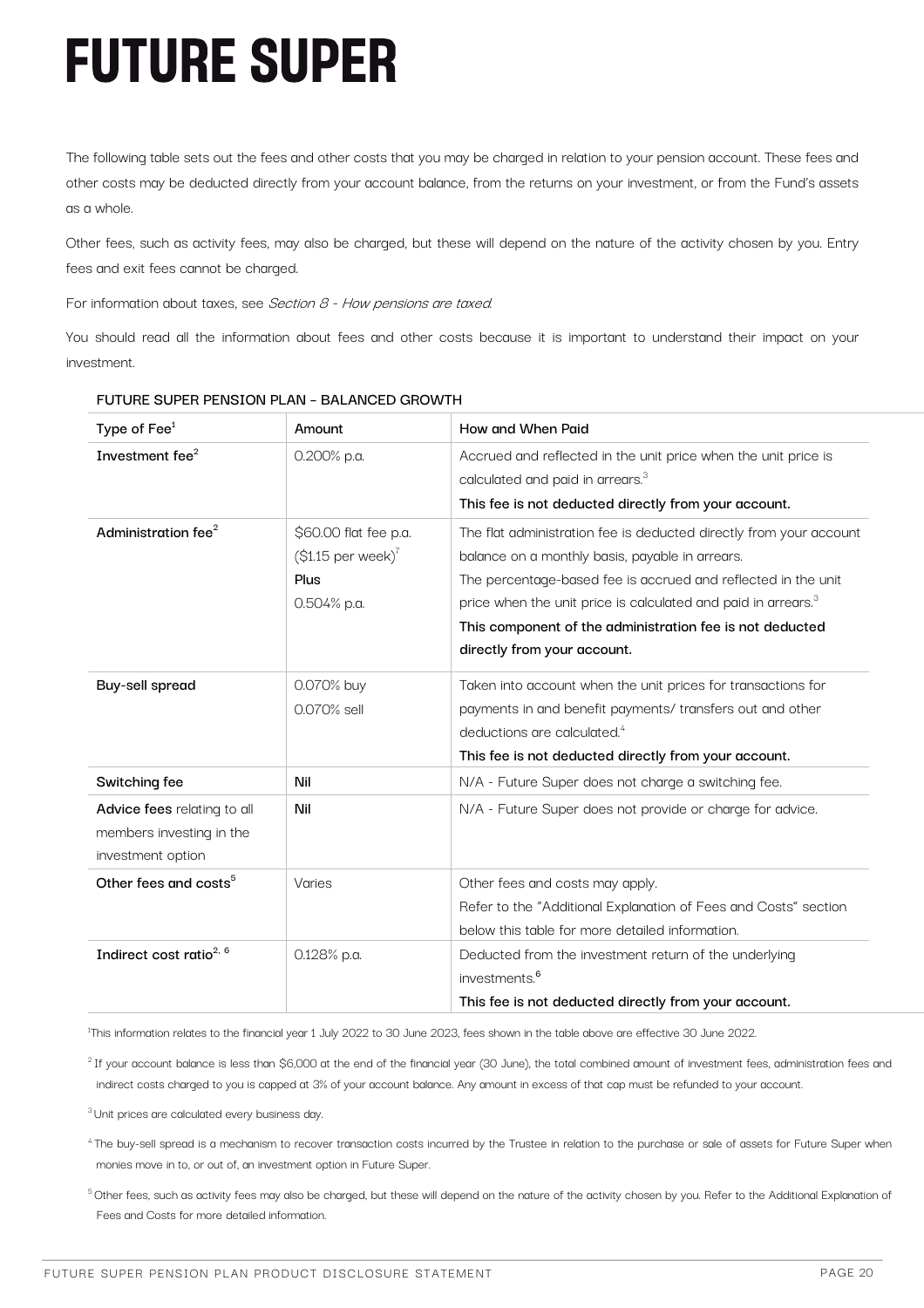<sup>6</sup> The Indirect Cost Ratio (ICR) is the estimated indirect cost of underlying investments in each investment option. The ICR is inclusive of external management costs, transactional and operational costs and if and where applicable, performance-related fees. The ICR shown is the estimated cost incurred for the 12 months ended 30 June 2022 based on information provided by the underlying fund managers. The ICR is included in the unit price of each investment option and actual costs may vary depending on the investment option you choose. If actual costs vary considerably from this estimate, the estimate will be updated.

7 The flat \$60.00 per annum Administration Fee is not charged when a member's balance is lower than \$6,000.

## **Example of Annual Fees and Costs for Future Super Pension Plan**

This table gives an example of how the fees and costs for the Future Super Pension Plan can affect your superannuation investment over a 1-year period. You should use this table to compare this superannuation product with other superannuation products.

| <b>EXAMPLE - Balanced Growth</b>                                 |                                                        | <b>BALANCE OF \$50,000</b>                                                                                            |  |
|------------------------------------------------------------------|--------------------------------------------------------|-----------------------------------------------------------------------------------------------------------------------|--|
| Investment fee                                                   | $0.200\%$ p.a.                                         | For every \$50,000 you have invested in the Future<br>Super Pension Plan, you will be charged \$100 each<br>year.     |  |
| <b>PLUS, Administration</b><br>fees                              | \$60.00<br>(\$1.15 per week)<br>Plus<br>$0.504\%$ p.a. | And, you will be charged \$312 in administration fees.                                                                |  |
| <b>PLUS, Indirect costs for</b><br>the superannuation<br>product | $0.128\%$ p.a.                                         | And, indirect costs of \$64 each year will be deducted<br>from your investment.                                       |  |
| <b>EQUALS</b> Cost of the product                                |                                                        | If your balance was \$50,000, then for that year you will<br>be charged fees of \$476 for the superannuation product. |  |

Note: This information relates to the financial year 1 July 2022 to 30 June 2023.

## **Additional Explanation of Fees and Costs**

The fees and costs charged in the Future Super Pension Plan will affect the value of your investment and the amount which will ultimately be available for payment to you by way of pension payments or lump sum withdrawals.

### **Buy-Sell Spread**

Each time you make a withdrawal from your pension account, you are effectively selling units in the Future Super Pension Plan, which initiates a need for the Trustee to trade the underlying assets that relate to the particular investment transaction. This trading generates transaction costs such as brokerage and settlement costs which are paid from each investment option.

These transaction costs are reflected in a buy/sell spread that is taken into account in the calculation of unit prices. The buy/sell spread is the difference between the entry price and the exit price of units and is an additional cost incurred by you each time you invest (including via rollovers from other funds) or withdraw funds. The buy/sell spread is retained within the Fund and contributes towards the transaction costs associated with the Fund buying or selling assets in relation to investment transactions initiated by members or relating to the administration of member accounts.

The spread ensures that those members joining or leaving the Fund, or switching investment options, contribute towards these transaction costs and other members who are not joining, leaving or switching investments at that particular time are not disadvantaged.

The buy/sell spread for the Future Super Pension Plan's investment option is made up of the following costs: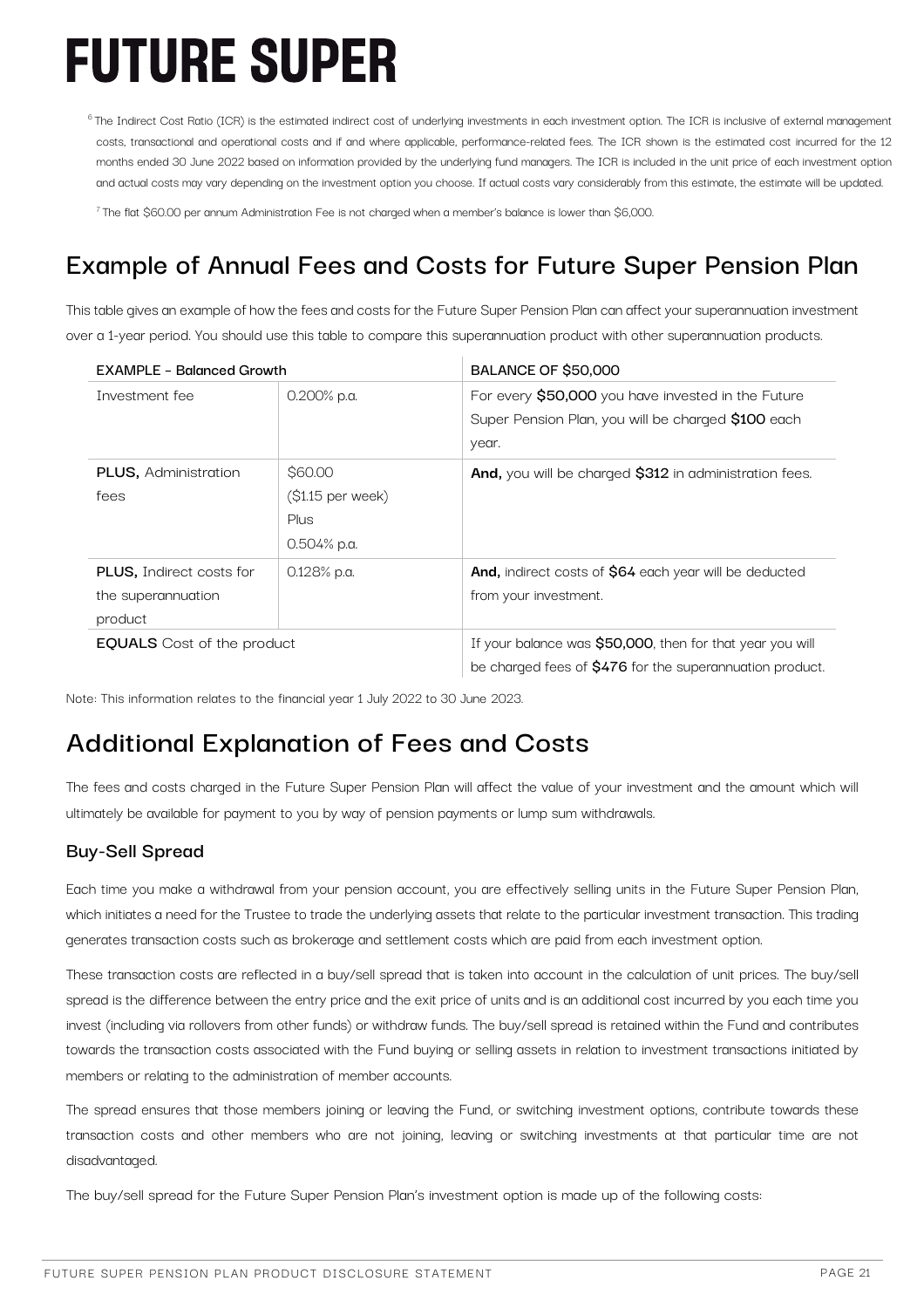| <b>Investment Option</b>             | Buv    | Sell   |
|--------------------------------------|--------|--------|
| Future Super Balanced Growth Pension | 0.070% | 0.070% |

As an example, if you invest \$50,000 in an account in the Future Super Pension Plan, you will incur a buy cost of 0.070% of the transaction amount, being \$35, at the time you invest.

The buy cost is added (+) to the net asset value price (NAV) of the underlying assets per unit to determine an entry price ('Buy Price'). The sell cost is subtracted (-) from the NAV to determine an exit price ('Sell Price').

As the imposition of a buy/sell spread is built into the unit price, it does not appear on statements to members as a separate fee. For further information about unit prices, refer to the information in Section 6 - How Future Super Invests Your Money.

## **Changes to Fees**

We can change the amount or level of fees and costs without your consent. Where there is a material increase in fees or costs, we will notify you at least 30 days in advance of the increase taking effect.

The buy/sell costs and the ICR are reviewed at least annually and can change from time to time. Updated information about buy/sell costs and/or the ICR may be made available at www.futuresuper.com.au. We recommend that you regularly check for updated information.

### **Extraordinary Expenses**

The Trustee has the right to be reimbursed out of the assets of the Fund for all expenses it incurs on behalf of the Fund.

The Trustee will pay the routine expenses of the Fund (including, but not limited to custody, accounting and audit) out of the Administration Fees. However, if the Trustee should incur extraordinary expenses which have not been anticipated by the Trustee when setting the Administration Fees (for example, the costs of any disputes or litigation or costs imposed by changes in law) those costs may be paid out of the assets of the Fund. Any extraordinary expenses paid out of the assets of the Fund will be reflected in the unit price and, consequently, borne by members.

## **Family Law Fees**

The following Family Law Fees may be payable:

| Type of Fee                                                | Amount  | How and When Paid                                                                    |
|------------------------------------------------------------|---------|--------------------------------------------------------------------------------------|
| Request for information by member                          | Nil     | N/A                                                                                  |
| Request for information by non-<br>member                  | \$55.00 | Payable directly by the non-member at the time of<br>request.                        |
| Implementation of an order to split or flag<br>an interest | \$55.00 | Payable directly by the member at the time of request<br>by both parties.            |
| Pay out of a Family Law benefit                            | \$55.00 | Deducted from the member's account when paying out<br>of a benefit from the account. |

## **Fee Cap for Low Account Balances**

A member with an account balance of less than \$6,000 on the last day of the financial year (ie, 30 June) or the last day that the member holds an account balance with the Fund) ('relevant date'), must not pay more than 3% of their account balance on the relevant date in capped fees and costs for that financial year.

If the total amount of capped fees and costs charged to a member is more than 3% of the account balance on the relevant date, the Trustee must refund the difference to the member's account within three months of the end of the Fund's income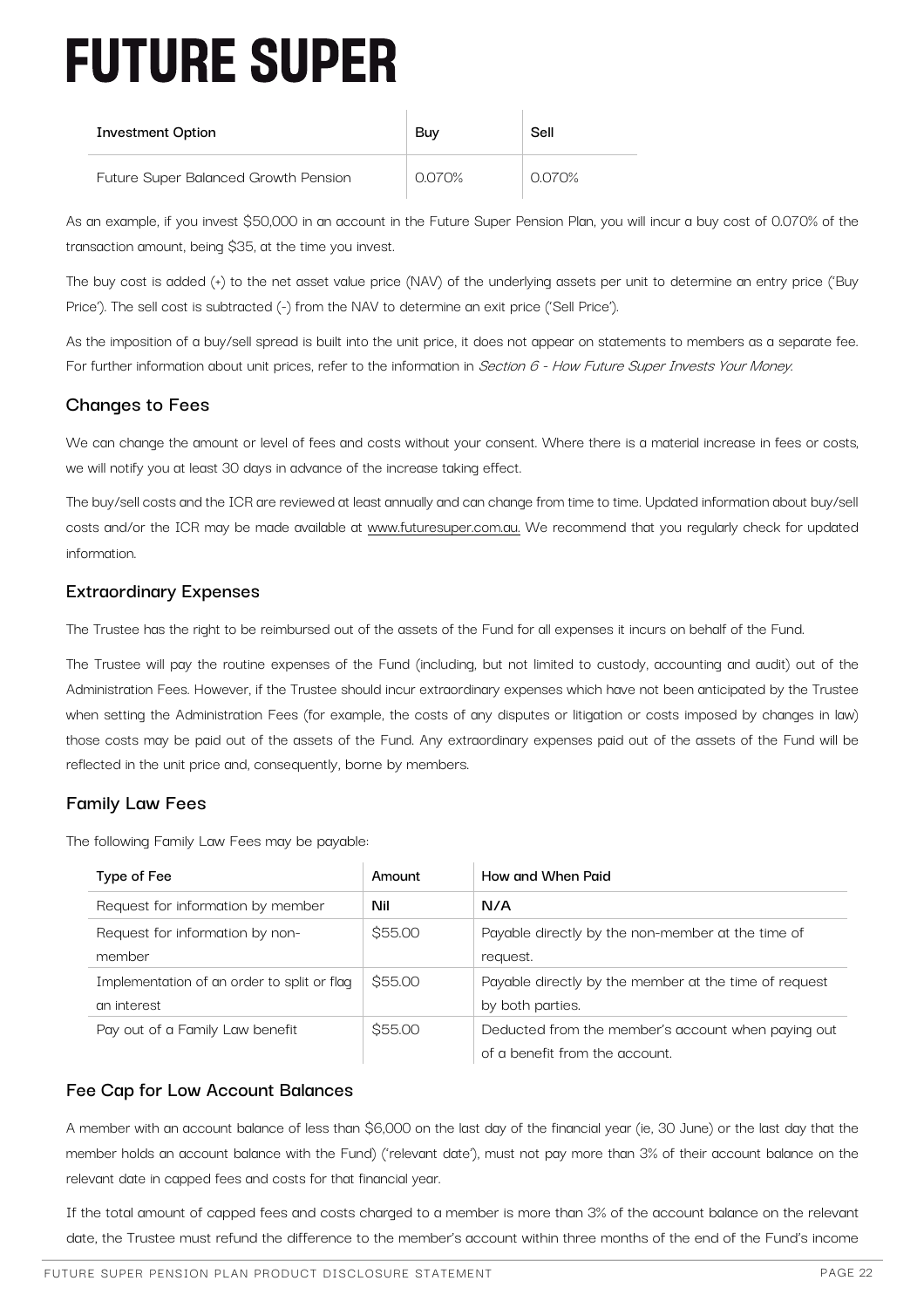year. Capped fees and costs include the investment fee, administration fees and the indirect cost ratio (ICR).

### **GST, Stamp Duty and Taxation**

Goods and Services Tax (GST) may apply to fees and charges. All fees and charges listed in the PDS are inclusive of GST and stamp duty, where applicable. We may be able to claim a reduced input tax credit (RITC) for any GST paid on expenses. If we claim this, it will be taken into account in earnings/calculation of unit prices.

For information about taxes, see Section  $8$  - How pensions are taxed.

#### **Investment Performance Fees**

The Trustee may sometimes invest in assets where the fees payable to the underlying investment managers are linked to performance. The Trustee generally avoids assets with performance fees, however where a performance fee is payable, we pay this from Fund assets. This is usually paid as a percentage of returns generated, to an investment manager as performance fee where they have outperformed certain targets. These fees are usually included in the ICR and are borne by members.

The performance fees payable vary between the underlying investment managers and may change from year to year. Performance fees as a percentage of the ICR for the 2020/21 financial year were 0%. This is because Future Super did not have any performance fee arrangements that required the payment of performance fees in the 2020/21 financial year.

#### **Operational Risk Reserve**

Superannuation legislation required us to build, and now maintain, a financial reserve in order to ensure there are adequate financial resources available in the event of a loss arising from an operational risk event. An Operational Risk Financial Reserve (ORFR) was created for this purpose.

An operational risk is the risk that a superannuation fund may suffer loss due to inadequate or failed internal processes, people and systems, or from external events. The ORFR may be drawn upon to assist in compensating members of the Fund in the event of an operational risk having materialised.

**IMPORTANT: The ORFR will be maintained to meet the Trustee's requirements, however if there are insufficient funds to maintain the ORFR, additional funds may be sourced in the form of an additional one-off fee deduction from members' accounts or from other Fund reserves. Members will be provided notice in advance if an additional one-off deduction from their account will be made.**

#### **Promoter Fee**

The Promoter, Trustee, Administrator and Investment Manager all receive a portion of the Fees and Other Costs that are set out in section 7 above, to pay for their services to the Fund.

The Promoter receives all the annual flat dollar Administration fees and a portion of the percentage-based component of the Administration fees, for the 2022/2023 financial year.

The Trustee and the Administrator receive a portion of the percentage-based component of the Administration fees.

The Investment Manager receives all of the Investment fees. These Investment fees differ depending on which option you are invested in.

By investing in the Future Super Fund, you are authorising the Trustee to pay the Promoter, Administrator and Investment Manager for services provided to the Fund.

### **Transactional and Operational Costs**

Transactional and operational costs relate to the underlying investment managers' buying and selling of investments and may include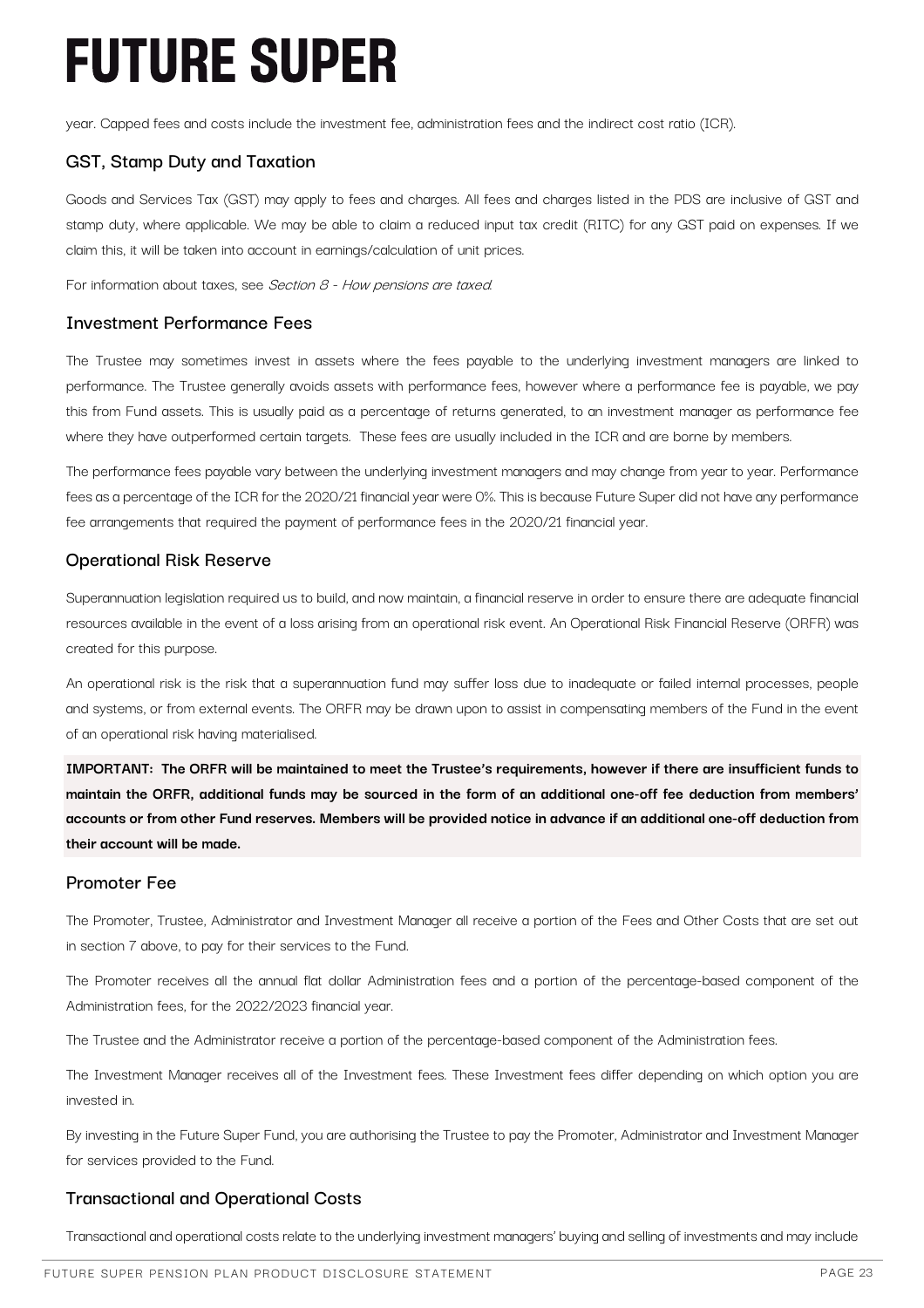costs such as brokerage, buy- sell spreads of the underlying investments (where applicable), settlement costs (including settlement related custody costs), stamp duty on investment transaction costs and clearing costs.

These costs are shown in the ICR included in the Fees and Other Costs table above and are borne by members. The ICR is deducted from underlying assets or the investment returns of underlying investments before the asset is valued is reflected in the unit price of the investment option.

## **Defined Fees**

## **Activity Fees**

A fee is an **activity fee** if:

- a) the fee relates to costs incurred by the trustee of the superannuation entity that are directly related to an activity of the trustee:
	- i. that is engaged in at the request, or with the consent, of a member; or
	- ii. that relates to a member and is required by law; and
- b) those costs are not otherwise charged as an administration fee, an investment fee, a buy-sell spread, a switching fee, an advice fee or an insurance fee.

### **Administration Fees**

An **administration fee** is a fee that relates to the administration or operation of the superannuation entity and includes costs that relate to that administration or operation, other than:

- a) borrowing costs; and
- b) indirect costs that are not paid out of the superannuation entity that the trustee has elected in writing will be treated as indirect costs and not fees, incurred by the trustee of the entity or in an interposed vehicle or derivative financial product; and
- c) costs that are otherwise charged as an investment fee, a buy-sell spread, a switching fee, an activity fee, an advice fee or an insurance fee.

## **Advice Fees**

A fee is an **advice fee** if:

- a) the fee relates directly to costs incurred by the trustee of the superannuation entity because of the provision of financial product advice to a member by:
	- i. a trustee of the entity; or
	- ii. another person acting as an employee of, or under an arrangement with, the trustee of the entity; and
- b) those costs are not otherwise charged as an administration fee, an investment fee, a switching fee, an activity fee or an insurance fee.

#### **Buy-sell Spreads**

A **buy-sell spread** is a fee to recover transaction costs incurred by the trustee of the superannuation entity in relation to the sale and purchase of assets of the entity.

#### **Exit Fees**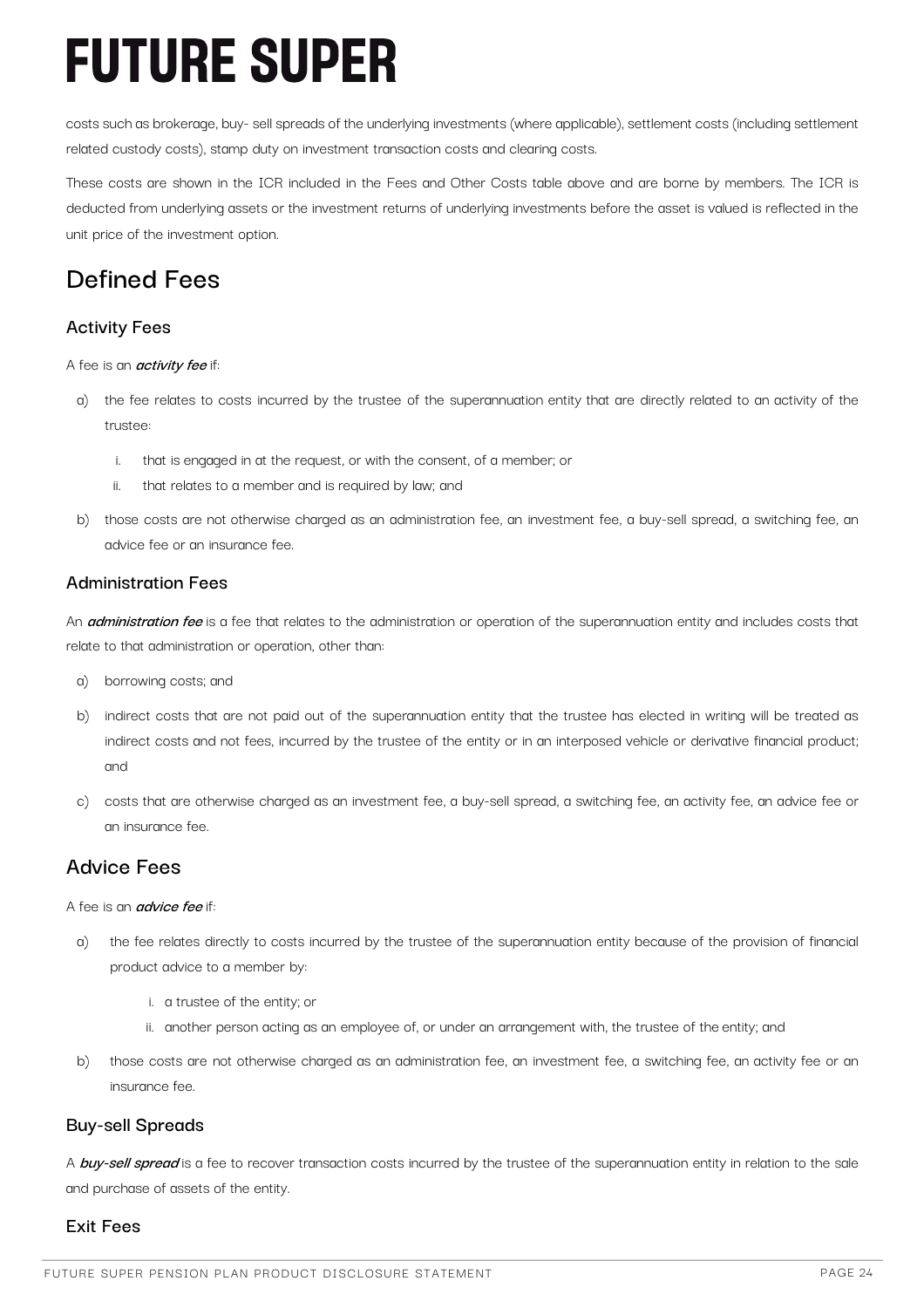An **exit fee** is a fee, other than a buy-sell spread, that relates to the disposal of all or part of a member's interests in a superannuation entity.

## **Indirect Cost Ratio**

The **indirect cost ratio** (**ICR**), for an investment option offered by a superannuation entity, is the ratio of the total of the indirect costs for the investment option, to the total average net assets of the superannuation entity attributed to the investment option.

Note: A fee deducted from a member's account or paid out of the superannuation entity is not an indirect cost.

### **Investment Fees**

An **investment fee** is a fee that relates to the investment of the assets of a superannuation entity and includes:

- a) fees in payment for the exercise of care and expertise in the investment of those assets (including performance fees); and
	- i. costs that relate to the investment of assets of the entity, other than:
	- ii. borrowing costs; and
- b) indirect costs that are not paid out of the superannuation entity that the trustee has elected in writing will be treated as indirect costs and not fees, incurred by the trustee of the entity or in an interposed vehicle or derivative financial product; and
- c) costs that are otherwise charged as an administration fee, a buy-sell spread, a switching fee, an activity fee, an advice fee or an insurance fee.

## **Switching Fees**

A **switching fee** for a superannuation product other than a MySuper product is a fee to recover the costs of switching all or part of a member's interest in the superannuation entity from one investment option or product in the entity to another.

## **Section 8 – How pensions are taxed**

This section provides a general guide to the way activities in relation to your pension account may be taxed. The impact of tax laws will depend on your personal circumstances. For this reason, we strongly recommend that you consult your taxation adviser before acting on the basis of this information. For further general information, go to www.ato.gov.au.

## **Tax on Investment Earnings**

There is no tax payable on investment earnings within your pension account.

## **Tax Components of Your Pension Account**

Your pension account may consist of both a taxable component and a tax-free component. Your pension payments will consist of taxable and tax-free components in the same proportion as the components of your total pension account balance.

For example, if you commenced a pension on 30 June 2018, of which 80% was a taxable component and 20% was a tax-free component, tax will apply to 80% of the pension paid to you, but be subject to a 15% offset (rebate). See the information under the 'Tax Offset' heading below.

The tax-free component is calculated at the time of commencing the pension. That component is then fixed for the lifetime of the pension and all pension and lump sum payments made to you are deducted from the tax-free and taxable components in those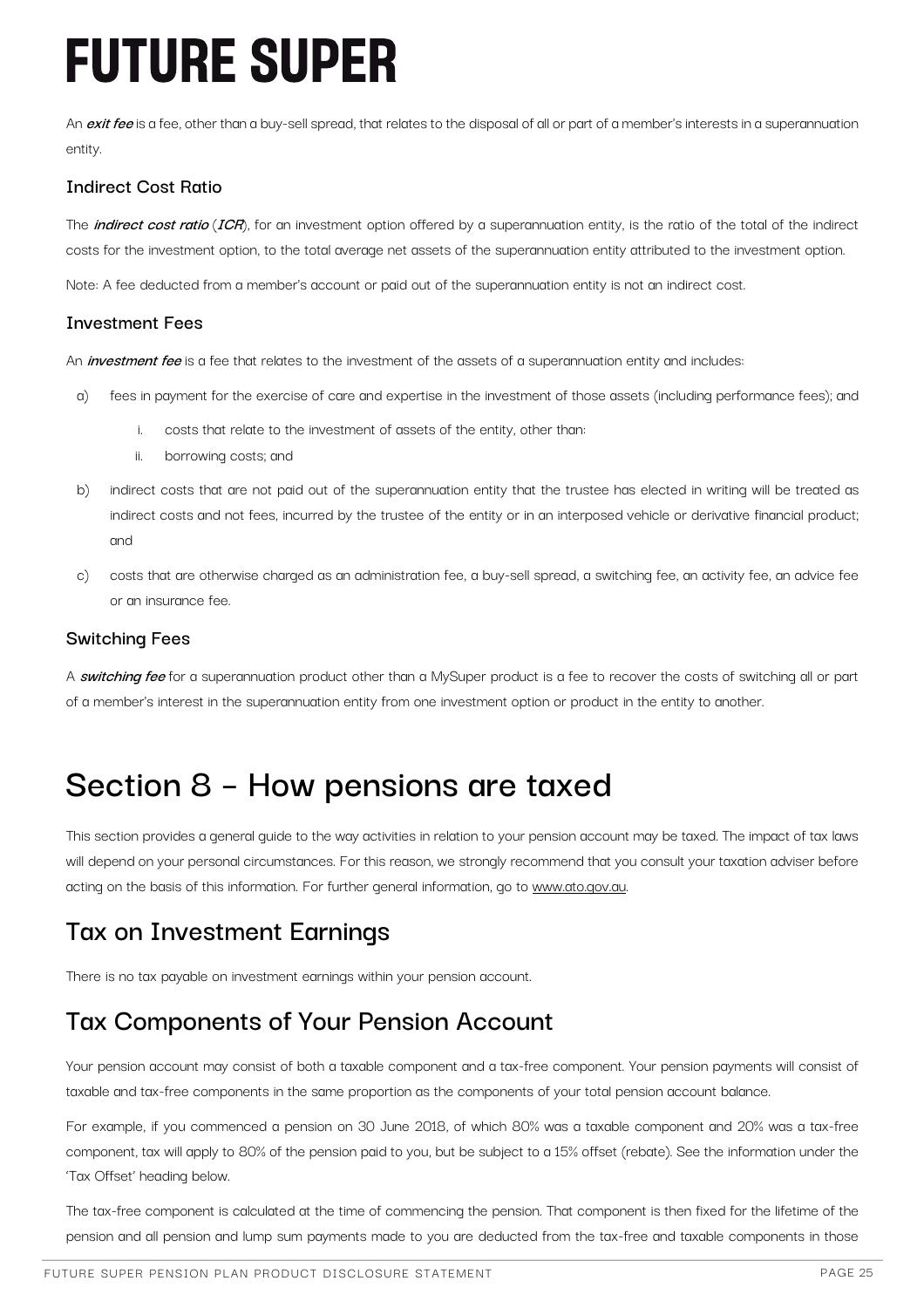proportions. You cannot choose which tax components your pension payments are taken from.

**IMPORTANT: If you have more than one pension account in the Future Super Pension Plan, each pension account is treated as a separate superannuation interest with its own taxable and tax-free components.**

#### **Tax-Free Component**

The tax-free component is made up of:

- § A 'contribution segment' that consists of the total of all non-concessional contributions made since 1 July 2007 that are not taxable within a super fund; and
- Any 'crystallised segment' (these are components of your superannuation that existed before 1 July 2007).

No tax is deducted from the tax-free component of your pension account, regardless of your age.

### **Taxable Component**

The taxable component of your pension account is your total account balance less the value of the tax-free component.

#### **Tax on Payments from the Pension Plan**

The tax you may pay will depend on your age.

- If you are aged 60 or over, the regular pension payments (including both tax-free and taxable components) made from your pension account are generally tax-free. You will not need to include these payments in your tax return.
- § If you are aged under 60, the taxable component of your regular pension payments will be taxed at your marginal rate (plus the Medicare levy). A 15% tax offset is applicable if you have reached your preservation age.

| Age                             | Tax on Future Super Pension Plan Payments                                                                                                       |
|---------------------------------|-------------------------------------------------------------------------------------------------------------------------------------------------|
| 60 years or more                | Tax-free                                                                                                                                        |
| Over preservation age to age 59 | Taxed at marginal tax rates (plus applicable levies)<br>Tax offset of 15% is available                                                          |
| Below preservation age          | Taxed at marginal tax rates (plus applicable levies), with no tax offset<br>unless the income stream is for a disability or death super benefit |

### **Tax Offset**

To claim the tax offset (rebate) you need to complete a Tax File Number (TFN) Declaration, available from the ATO at ato.gov.au. If you do not complete this Form, we will need to withhold tax at the highest marginal rates, and at a rate of 47% if we do not hold your TFN.

**IMPORTANT: If you are already claiming the tax-free threshold elsewhere you cannot claim it again through your pension account. However, the tax offset is available against any eligible income from all relevant payers.**

#### **Tax on Lump Sum Withdrawals**

Tax will be deducted on partial or full lump sum withdrawals from your pension account in the same way as a superannuation benefit payment. These tax rules are set out in the sections below.

To request a withdrawal of a lump sum from your pension account, contact the Member Advocacy Team at **info@futuresuper.com.au** or by calling us on 1300 658 422.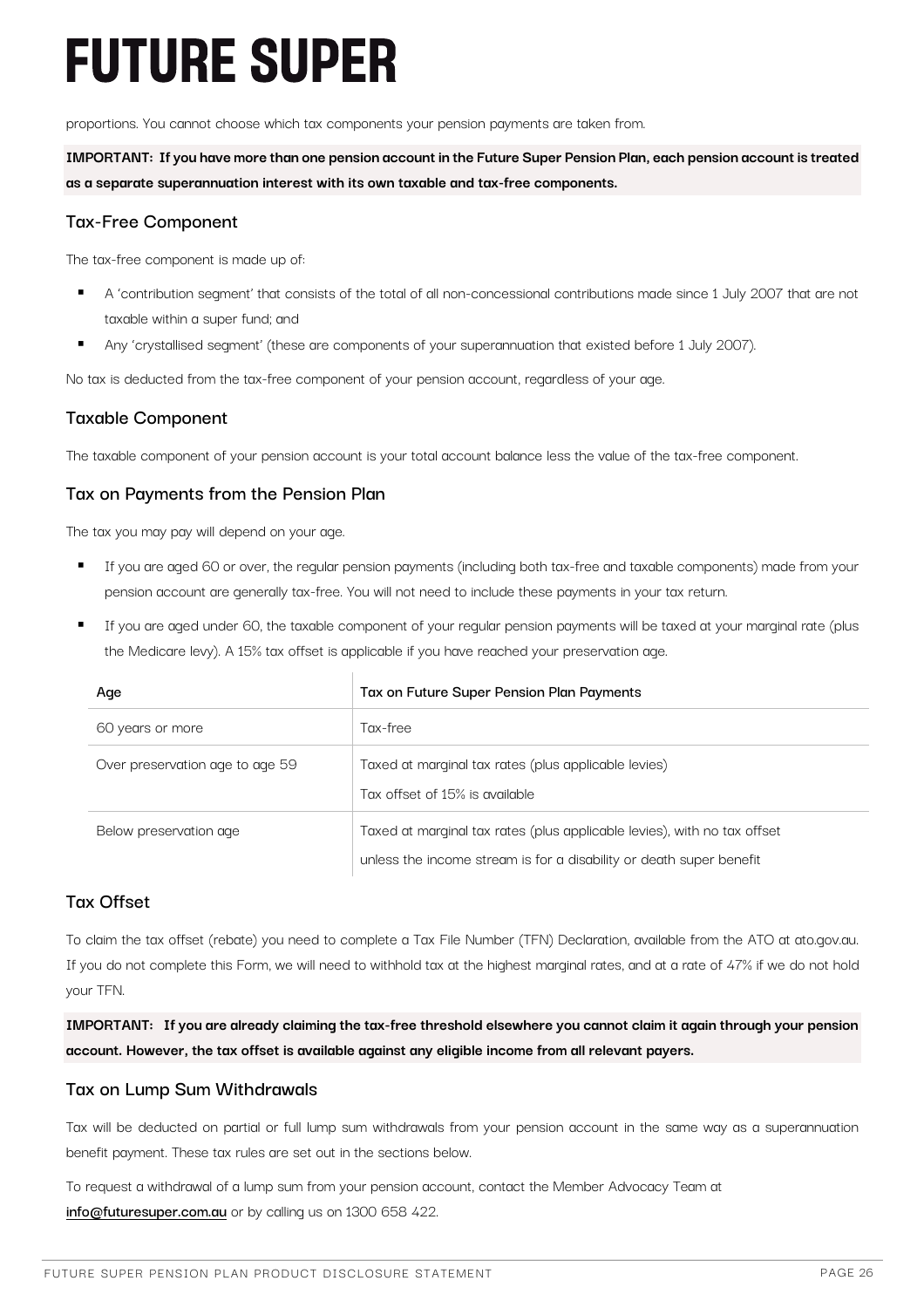## **No Tax on Benefits Taken After Age 60**

Generally, all lump sums and pensions paid to members over the age of 60 will be tax free if paid from a taxed superannuation fund such as Future Super. There is no limit on the amount of superannuation benefits that members over the age of 60 can take tax free.

### **Tax on Benefits Taken Before Age 60**

If you request a withdrawal of all or part of your pension account balance prior to age 60, we will give you a statement showing the breakdown of your account balance into tax-free and taxable components.

If you are aged between your preservation age and 59, you will not incur tax on the taxable component up to a lifetime limit of \$230,000 (for the 2022/2023 financial year), with any amounts above that limit taxed at 15% plus the Medicare levy. If you are under your preservation age, the entire taxable component will be taxed at 20% plus the Medicare levy.

| Aqe                                 | Component and Tax Treatment for Withdrawals                  |  |
|-------------------------------------|--------------------------------------------------------------|--|
| Age 60 or over                      | No tax incurred on withdrawals                               |  |
| Preservation age (generally age 55) | Tax free component* does not incur tax                       |  |
| to age 59                           | Taxable component**                                          |  |
|                                     | The first \$230,000*** is nil<br>$\circ$                     |  |
|                                     | The amount above \$230,000*** is taxed at 15%<br>$\circ$     |  |
|                                     | (plus Medicare levy)                                         |  |
| Less than preservation age          | Tax free component* does not incur tax                       |  |
|                                     | Taxable component** taxed at your marginal rate or 20% (plus |  |
|                                     | Medicare levy), whichever is lower                           |  |

\* The tax-free component consists of amounts such as the accumulation of non-concessional contributions, pre July 1983 components and invalidity components. If you would like more information about these components contact 1300 658 422.

\*\* The taxable component is the benefit less the tax-free component. If you would like more information about these components contact 1300 658 422.

\*\*\* The low-rate cap amount is the limit set on the amount of taxable components of a lump sum that can receive a lower rate of tax. It only applies to members in this age group. The figure here is applicable for the 2022/2023 financial year. The threshold may be indexed in line with average weekly earnings each year in \$5,000 increments.

Your benefit may include an untaxed element within your taxable component. The untaxed element includes amounts where a fund has not paid any tax on the contributions or earnings. It generally arises in super funds operated by the government (known as public sector schemes). Higher tax may be applicable to untaxed elements of the taxable component above the untaxed plan cap amount, and it is set out \$1,650,000 for the 2022/2023 financial year.

When any benefit is paid from an accumulation account, it must comprise both tax-free and taxable components, in the same proportions as the total amount. You cannot nominate to withdraw specific components of your account before others.

If we do not have your TFN at the time a benefit is paid, higher tax applies.

For more general information on the tax payable of lump-sum withdrawals, see the ATO's website.

## **Tax on Death Benefits**

The tax treatment of death benefits depends on whether they are paid as a reversionary pension or as a lump sum, and who the recipient of the benefit is.

**IMPORTANT: Tax treatment of death benefits can be complex, and we recommend that you speak with your financial and tax advisers for tax information specific to your personal circumstances.**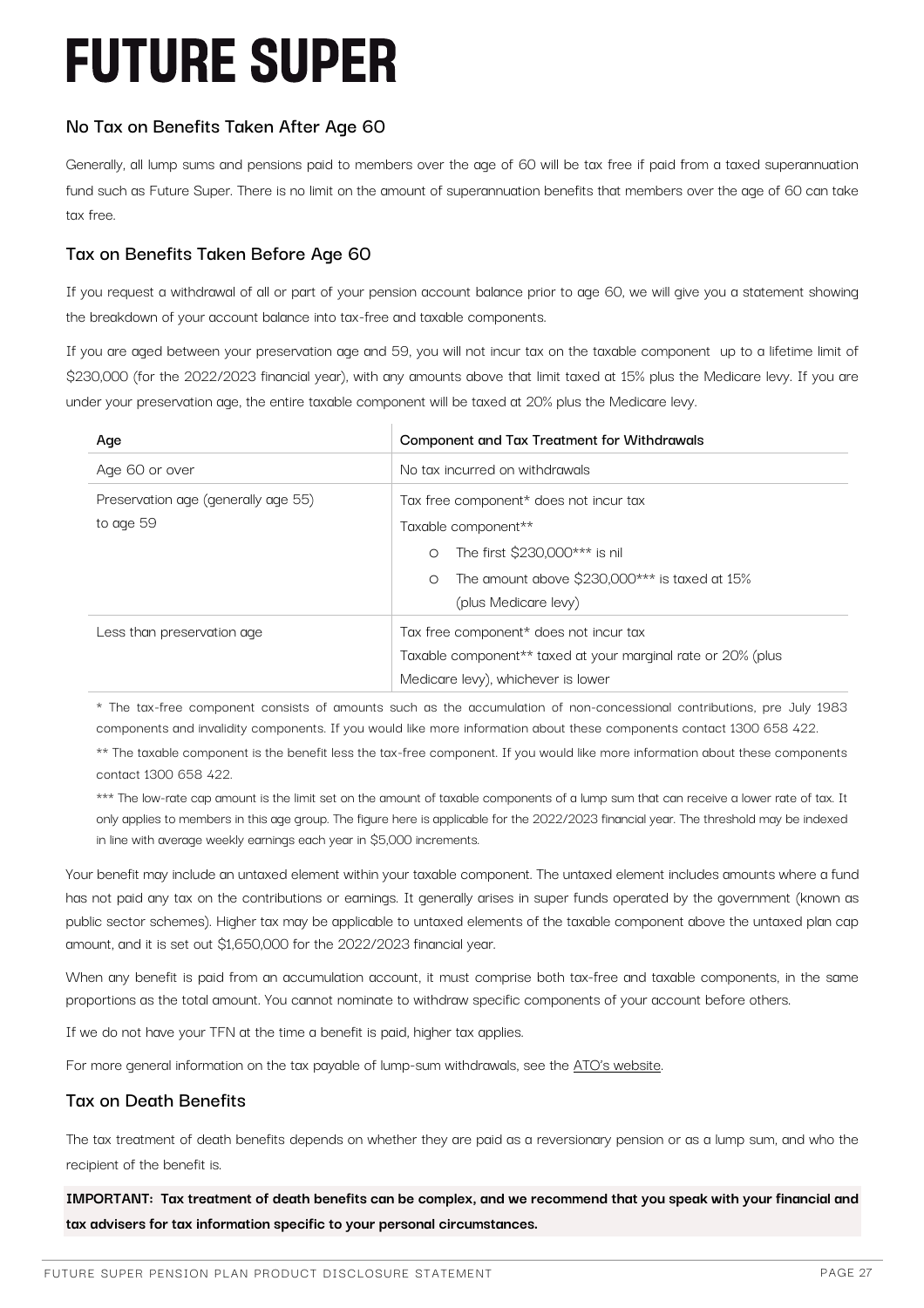## **Lump Sum Benefit Payment**

The definition of a dependant is different for who you can pay a death benefit to (defined in superannuation law) and how the death benefit will be taxed (defined in taxation law). Under superannuation law, a death benefit dependant can be the deceased's spouse (including de facto spouse) or child (of any age), or a person who was in an interdependency relationship with the deceased.

Under taxation law, a death benefit dependant can be the deceased's spouse (including de facto spouse), former spouse or de facto spouse, or child under 18 years of age, or a person who was either financially dependent on, or in an interdependency relationship with, the deceased.

Whilst a lump sum death benefit can be paid to any person who meets either death benefit dependant definition, the lump sum death benefit payment will only be tax free for those persons who meet the taxation law definition of a death benefit dependant.

For superannuation law death benefit dependants, the tax-free and taxable components of the benefit will need to be calculated and tax paid on the taxable component (generally 15% plus the Medicare levy).

Where a death benefit is received by the Legal Personal Representative of a deceased estate, tax payable will be determined according to who is intended to benefit from the estate.

### **Reversionary Pension or Death Benefit Pension**

If you die whilst in receipt of a pension and your pension continues to be paid to your reversionary beneficiary as permitted by superannuation legislation or your dependant beneficiary elects to receive the benefit as a pension, the continuing pension will be taxed as follows:

| <b>Tax Component</b> | Deceased, Dependant Beneficiary or<br>Reversionary<br>is age 60 or over                                         | Deceased and Reversionary or<br>Dependant Beneficiary<br>are both under age 60                                                                            |
|----------------------|-----------------------------------------------------------------------------------------------------------------|-----------------------------------------------------------------------------------------------------------------------------------------------------------|
| Tax-free component   | Does not incur tax                                                                                              | Does not incur tax                                                                                                                                        |
| Taxable component    | Does not incur tax unless benefit<br>includes an untaxed element (see<br>previous page for further information) | Taxed at marginal tax rates (plus applicable<br>levies) with 15% tax offset. Once<br>reversionary reaches age 60, whole<br>payment is does not incur tax. |

Pension payments to a dependent child will be required to be paid as a lump sum when the child reaches age 25 unless the child is permanently disabled. This amount will not incur tax and will not be required to be included in their annual tax return.

An income stream cannot revert to, or be paid to, a non-dependent upon your death. Income streams can only be paid out to a non-dependent as a lump sum.

## **Social Security**

**IMPORTANT: If you receive social security benefits, you should be aware that an investment in this Fund might affect your entitlement. We recommend you seek professional advice before investing.**

Generally, to qualify for the Age Pension, you are assessed under two tests:

- § the Income Test; and
- the Assets Test.

In order to qualify for the maximum Age Pension amount, you need to pass both tests. The test which gives you the lowest entitlement determines the amount of Age Pension you receive.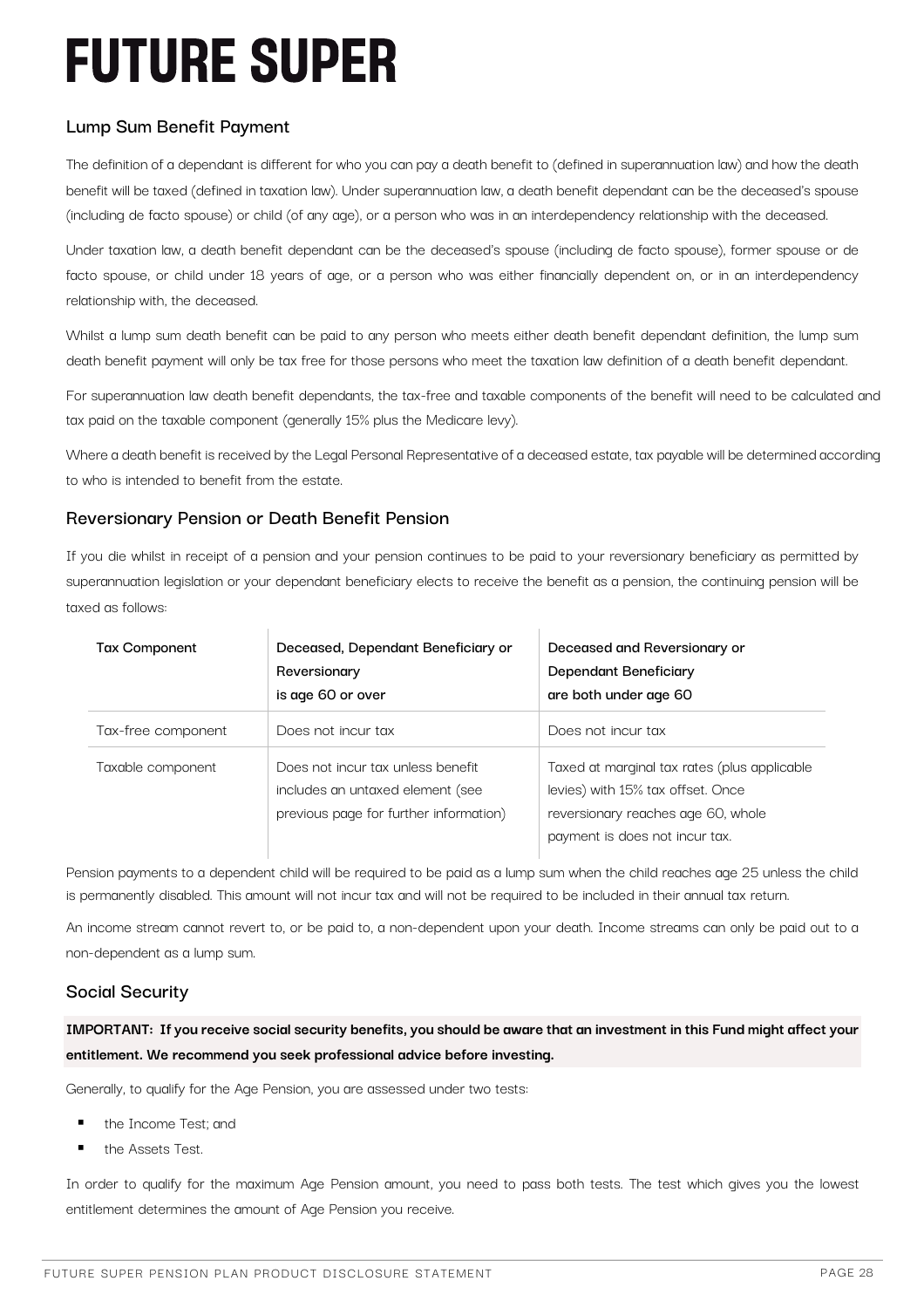The balance of your pension account is included in the determination of your assets for the purposes of the Assets Test.

For the Income Test, your pension account may be deemed to generate a certain level of income based on a deemed rate of return. This rate of return is assumed to apply even if the actual amount of income you receive from the pension is greater or less than the deemed level of income.

#### **Provision of Your Tax File Number**

The Superannuation Industry (Supervision) Act 1993 authorises us to collect your Tax File Number (TFN), and to use it for lawful purposes including to administer your superannuation interest and to provide information to the ATO.

These purposes may change in the future as a result of legislative change. We may disclose your TFN to another superannuation provider when your benefits are being transferred, unless you request in writing that your TFN not be disclosed to any other superannuation provider.

It is not an offence not to quote your TFN. However, giving your TFN to the Fund will have the following advantages (which may not otherwise apply):

- We will be able to accept all types of contributions for you;
- § Other than the tax that may ordinarily apply, no additional tax will be deducted when you start drawing down your superannuation benefits; and
- It will make it much easier to trace different superannuation accounts in your name so that you receive all your superannuation benefits when you retire.

## **Section 9 – Other important information**

## **Cooling Off Period**

If you change your mind about joining Future Super, there is a 14-day cooling off period. You will need to tell us in writing that you no longer wish to join. The 14-day period starts on the earlier of you receiving confirmation from us that your account has been established or five business days after we issue units to you. You will not be eligible for a cooling off period if you have exercised any right in relation to your Future Super account.

If you exercise your right to cool off, your money will be returned to you, adjusted for the increase or decrease in the value of the investment at the date we received notification, and reasonable transaction or administrative costs. Note, any preserved and restricted amounts must be transferred to another complying superannuation fund.

## **Trust Deed**

Future Super is governed by a Trust Deed which sets out the rights of members and beneficiaries, and the rights, duties and responsibilities of the Trustee. In the event of any inconsistency between this PDS and the terms of the Trust Deed, the terms of the Trust Deed will prevail.

You can obtain a copy of the Trust Deed at **www.futuresuper.com.au** or free of charge by contacting our Member Services Team on 1300 658 422 or by email at **info@futuresuper.com.au**.

From time to time, the Trustee may determine to amend the Trust Deed as circumstances change, such as to reflect changes in legislation. The Trustee can generally amend the Trust Deed without your consent if:

The amendment does not reduce the existing accrued benefits of members or beneficiaries; or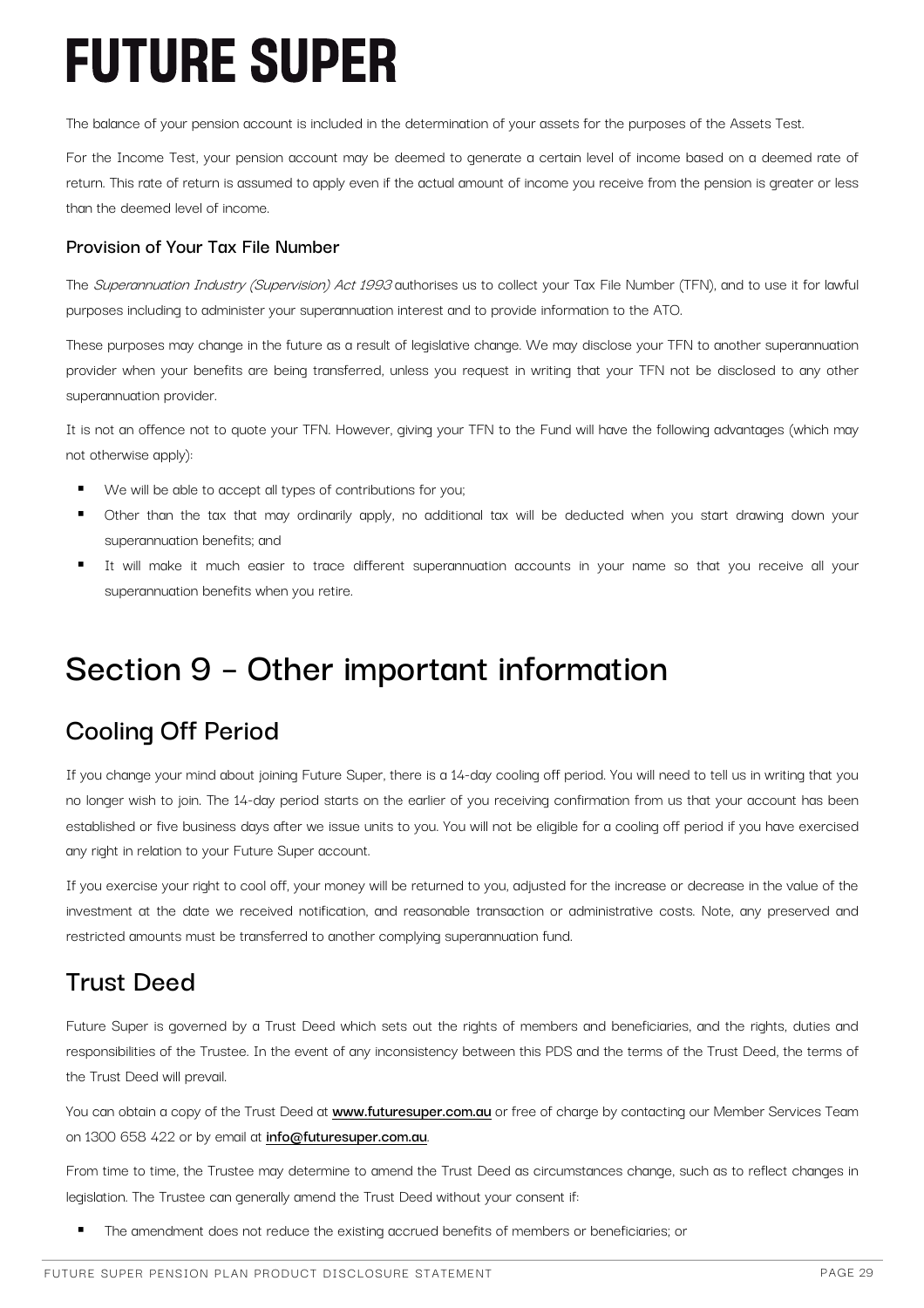- All relevant consents as required by law or by the Trust Deed are obtained; or
- In the opinion of the Trustee, the principal purpose of the amendment is to better enable the Fund to comply with superannuation law.

## **Family Law Matters**

Under superannuation law, divorcing or separating couples can split the pension entitlements of one or both of the partners as part of their property settlement. This can be done either by Court Order or by a binding financial agreement between the separating couple after legal advice has been obtained. If this applies to you, your pension will be split in accordance with the Court Order or agreement.

Family Law affects your pension in two key areas:

- Request for information You or your spouse can request certain information about your Future Super Pension Plan account.
- Payment splitting Parties are able to split a Future Super Pension Plan account through agreement or Court Order.

For more information, we encourage you to speak with your legal adviser.

## **Reporting**

As a member, you will receive or be given access to the following:

#### **Member Information**

Each year, you will receive an individual member statement that describes your pension account as at 30 June. The transactions that will appear on your statement include (where applicable): balance as at previous year, contributions, rollovers, investments earnings (net of relevant fees, costs and taxes), withdrawals, fees, costs and tax paid directly from your account and the member balance at the end of the year. All member statements will be sent by post unless we receive written consent to send a statement by electronic form.

### **Fund Information**

Each year, you will have access to an Annual Report that will provide you with information on the management and the financial position of Future Super as at the preceding 30th June. The Annual Report is available on Future Super's website at www.futuresuper.com.au or on request by contacting us on 1300 658 422. It will be sent to you (free of charge) by post or in electronic form.

### **Exit Information**

When you cease to be a member or close an account, you will also receive an individual exit statement and a Rollover Benefit Statement.

#### **Other**

Other relevant information, such as the rules governing the Fund and the audited accounts with the auditor's report may be supplied upon request.

## **Enquiries and Complaints**

Superannuation legislation requires us to have arrangements in place for you to make enquiries or complaints about the operation or management of the Fund.

The arrangements that we have established are: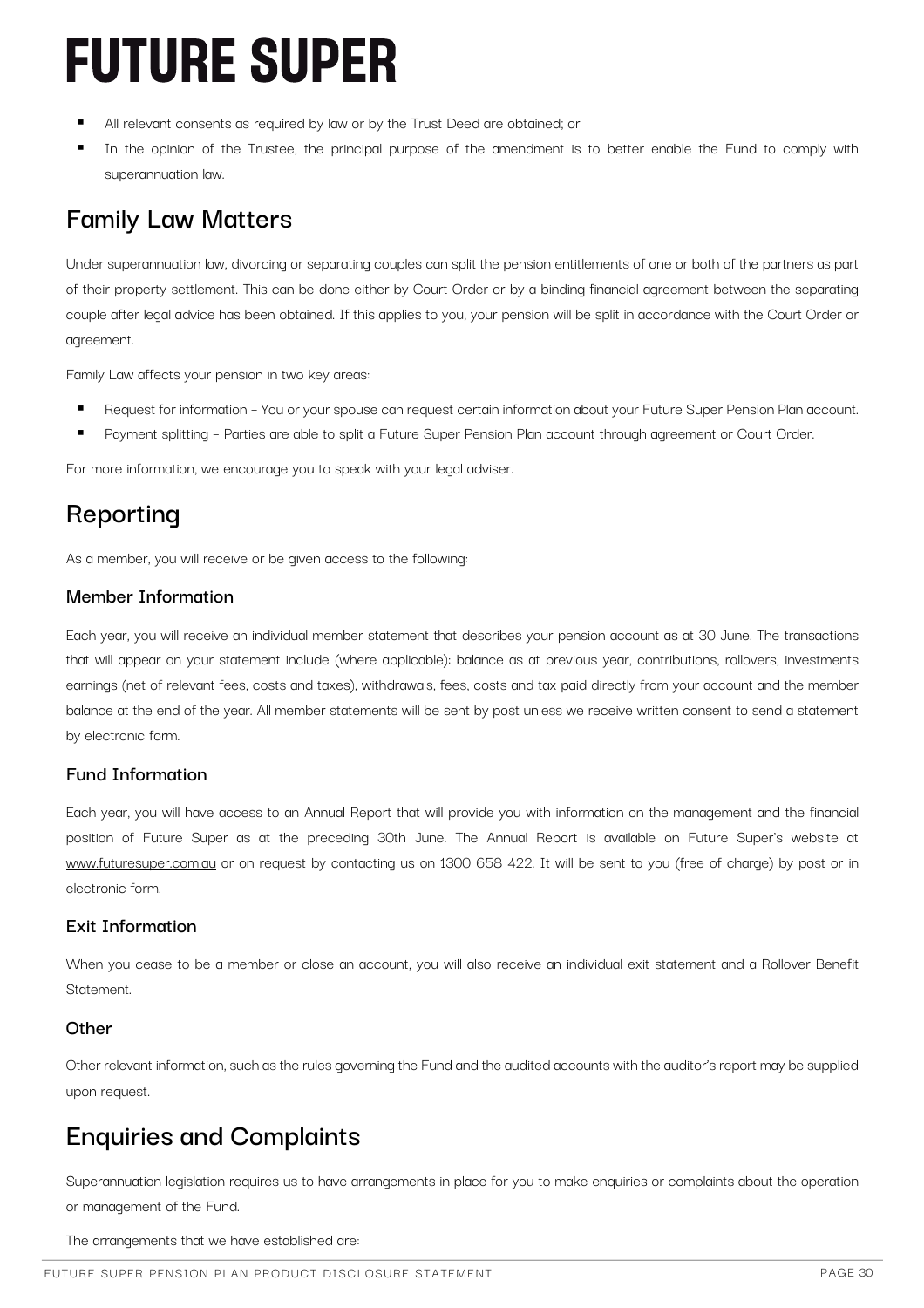- § Enquiries can be made by telephone to 1300 658422 or in writing to **info@futuresuper.com.au**.
- § A complaint can be made verbally or in writing and addressed to The Complaints Officer, Future Super, PO Box 1282, Albury, NSW 2640 or send electronically to **info@futuresuper.com.au**.

Receipt of complaints will be acknowledged by the Fund. The complaint will be investigated, and action initiated to resolve the matter. A written response will be made as soon as possible but within the timeframes prescribed by superannuation legislation.

The Complaints Officer will investigate your complaint and write to inform you of the results of that investigation no later than 45 calendar days after receiving your complaint (unless the complaint relates to a death benefit distribution, in which case the Complaints Officer will respond no later than 90 calendar days after the expiry of the 28 calendar day period for objecting to a proposed death benefit distribution).

For any complaint that is unable to be resolved to your satisfaction, or if you do not receive a response within the legislative timeframes (45 days from the date of making your complaint where the complaint was made on or after 5 October 2021 and 90 days for complaints received prior to 5 October 2021 and for any complaint relating to a death benefit), the government has established an independent body, the Australian Financial Complaints Authority (AFCA). AFCA's contact details are:

**Write** Australian Financial Complaints Authority Limited, GPO Box 3, Melbourne VIC 3001 **Telephone** 1800 931 678 **Email info@afca.org.au Website www.afca.org.au**

Complaints may be submitted by both current or former members, and their beneficiaries, and will largely be dealt with by correspondence. AFCA can deal with complaints that relate to a decision or a failure to make a decision by a trustee or a person acting for a trustee, in relation to a particular individual. AFCA cannot deal with certain complaints, for example, complaints about the management of a fund as a whole.

## **Respecting Your Right to Privacy**

The privacy of all members is very important to us. Privacy laws require us to make certain disclosures before collecting personal information from or about you or your beneficiaries.

## **Collection of Personal Information**

We collect your personal information for the following reasons, to:

- § Administer products and services and manage our relationship with you, including to establish and maintain member records, and provide regular statements, reports and communications;
- Process transactions, applications, claims, requests and queries in relation to our products and services;
- Identify you in accordance with the AML/CTF Legislation and to protect against fraud;
- Let you know about other products or services that we may offer or that the Fund's Promoter may offer; and
- Comply with applicable laws and requlations.

If we do not collect your personal information, we may not be able to process your application, provide you with services relating to the Fund or administer your interest in the Fund.

## **Disclosure of Personal Information**

We may disclose your personal information to third parties including:

- <sup>■</sup> Outsourced service providers, including the Administrator and the Promoter of the Fund;
- § Mail houses and printing companies;